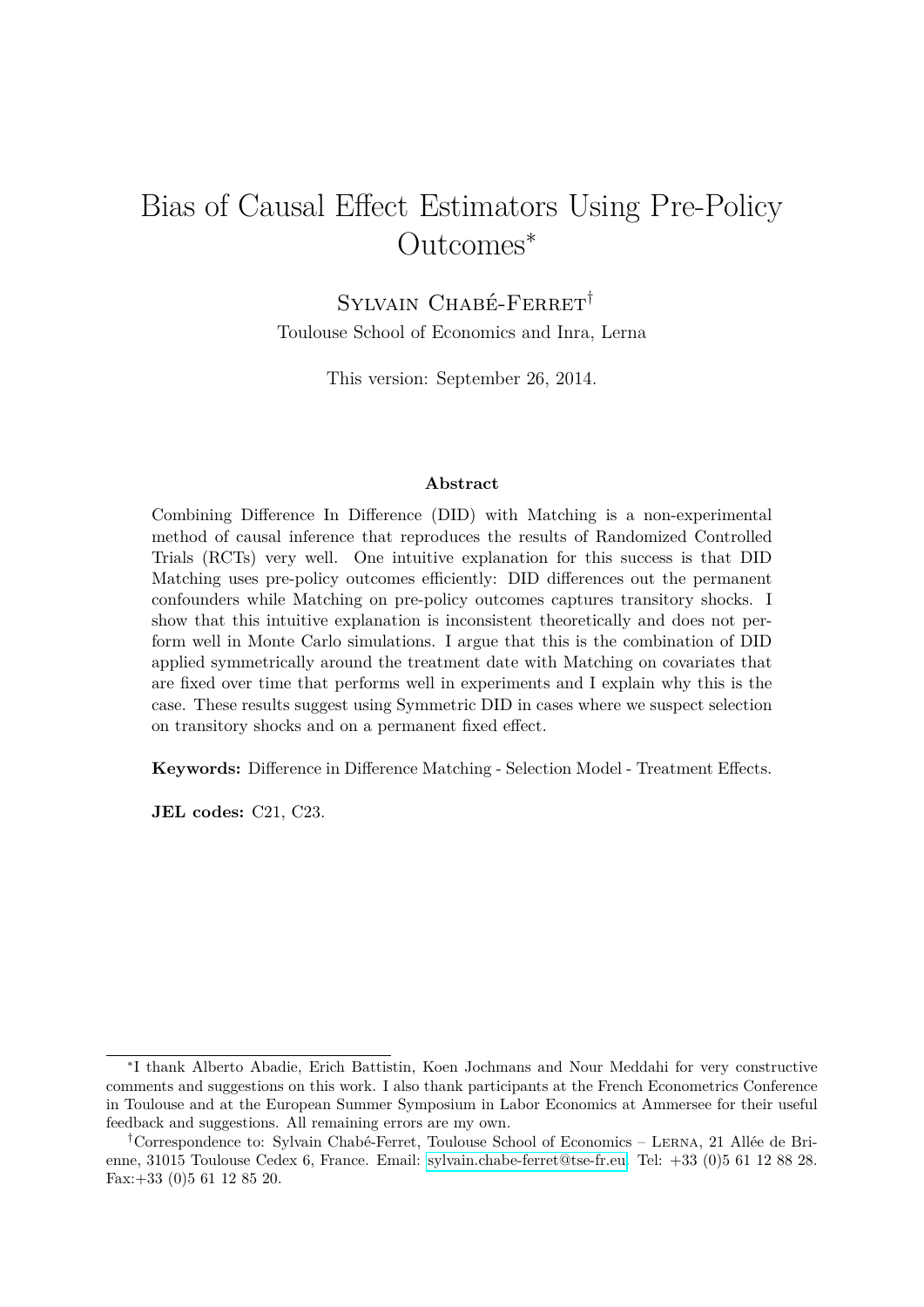## **1 Introduction**

Developing reliable methods for causal inference is crucial for testing scientific theories and evaluating the effect of interventions. The main difficulty with causal inference is to tell causation from correlation, the causal effect from selection bias. Selection bias occurs because there exist confounding factors that simultaneously determine the outcomes of interest and who receives the intervention. Randomization corrects for selection bias by allocating the intervention independently of the confounding factors. Unfortunately, randomization is not without its problems (ethical and political limits to feasibility, randomization bias (See [Heckman and Smith](#page-19-0) [\(1995\)](#page-19-0)) for a discussion of these issues). As early as [Yule](#page-19-1) [\(1899\)](#page-19-1), economists and statisticians have seek to develop methods disentangling the effect of an intervention from that of confounding factors without resorting to randomization. Since [LaLonde](#page-19-2) [\(1986\)](#page-19-2), these methods have been subjected to tests comparing their results with an experimental benchmark.

The most robust method to survive these tests is the combination of Difference In Difference (DID) with conditioning on observed covariates [\(Heckman, Ichimura, Smith, and](#page-18-0) [Todd, 1998;](#page-18-0) [Smith and Todd, 2005\)](#page-19-3). When conditioning is performed non-parametrically, this method has been coined DID Matching [\(Blundell and Costa Dias, 2000\)](#page-17-0) or semiparametric DID [\(Abadie, 2005\)](#page-17-1). When conditioning is performed using a parametric model, this approach has been coined quasi-DID [\(LaLonde, 1986\)](#page-19-2). Most of the evidence that we have on the performance of DID Matching is limited to one application though: the effect of Job Training Programs (JTPs) on earnings. We do not really know why DID Matching performs so well in these experiments, what is the precise way to implement it that yields the best results and whether such nice behavior can be expected in other applications as well.

One possible explanation for the good performance of DID Matching is that it uses pre-policy-outcomes efficiently. DID, by differencing post-policy outcomes with respect to pre-policy outcomes, gets rid of permanent confounders. Conditioning on pre-policy outcomes, for example using Matching, captures selection due to transitory shocks. It is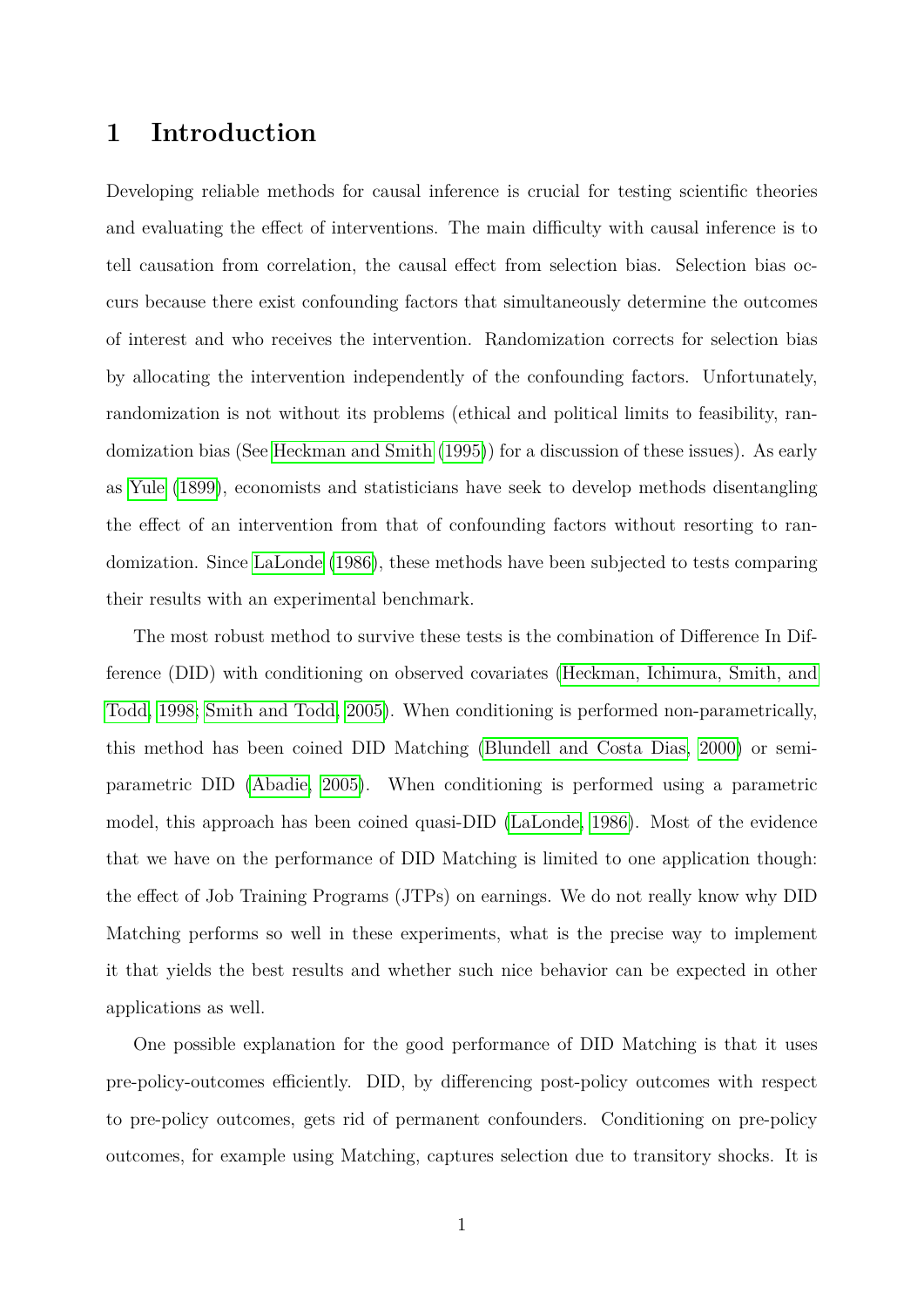therefore possible that combining DID and Matching on pre-policy outcomes leverages on the strengths of both methods and is consistent when there is selection both on permanent confounders and transitory shocks. This is especially relevant in the case of JTPs where it has been widely documented that participants have permanently lower earnings but also experience a transitory decrease in earnings before entering the program – a stylized fact known as Ashenfelter's dip (see [Heckman, LaLonde, and Smith](#page-18-1) [\(1999\)](#page-18-1) for a survey of th evidence on this phenomenon). Actually, most of the applications of DID Matching to the evaluation JTPs combine DID with Matching on pre-policy outcomes [\(Heckman, Ichimura,](#page-18-0) [Smith, and Todd, 1998;](#page-18-0) [Smith and Todd, 2005;](#page-19-3) [Mueser, Troske, and Gorislavsky, 2007\)](#page-19-4). This is also the case of recent applications of DID Matching to other policies [\(Galiani,](#page-18-2) [Gertler, and Schargrodsky, 2005;](#page-18-2) [Pufahl and Weiss, 2009;](#page-19-5) [Fowlie, Holland, and Mansur,](#page-18-3) [2012;](#page-18-3) [Chabé-Ferret and Subervie, 2013\)](#page-18-4).

In this paper, I investigate whether combining DID with Matching on pre-policy outcomes explains why DID Matching performs so well at reproducing the results of RCTs. I show that this intuitive explanation is inconsistent theoretically, does not perform well in Monte Carlo simulations and is not the reason why DID Matching performs well at reproducing experimental results. I show that this is the combination of DID applied symmetrically around the treatment date with Matching on covariates that are fixed over time that explains the good performance of DID Matching in experiments and I explain why this is the case.

I first show that combining DID with conditioning on pre-treatment outcomes is either irrelevant or inconsistent. It is irrelevant because it is only consistent when simple Matching is also consistent and selection is due to transitory shocks only. It is inconsistent because combining DID with conditioning on pre-treatment outcomes generates bias when DID is consistent. Second, I show that when selection bias forms and dissipates at the same pace, applying DID symmetrically around the treatment date is consistent [Chabé-Ferret](#page-18-5) [\(2014\)](#page-18-5). Conditioning on pre-treatment outcomes breaks the symmetry of the dip and thus generates bias, an instance of the fallacy of alignment identified by [Heckman, LaLonde, and](#page-18-1) [Smith](#page-18-1) [\(1999\)](#page-18-1). Third, results of Monte Carlo simulations of a model of earnings dynamics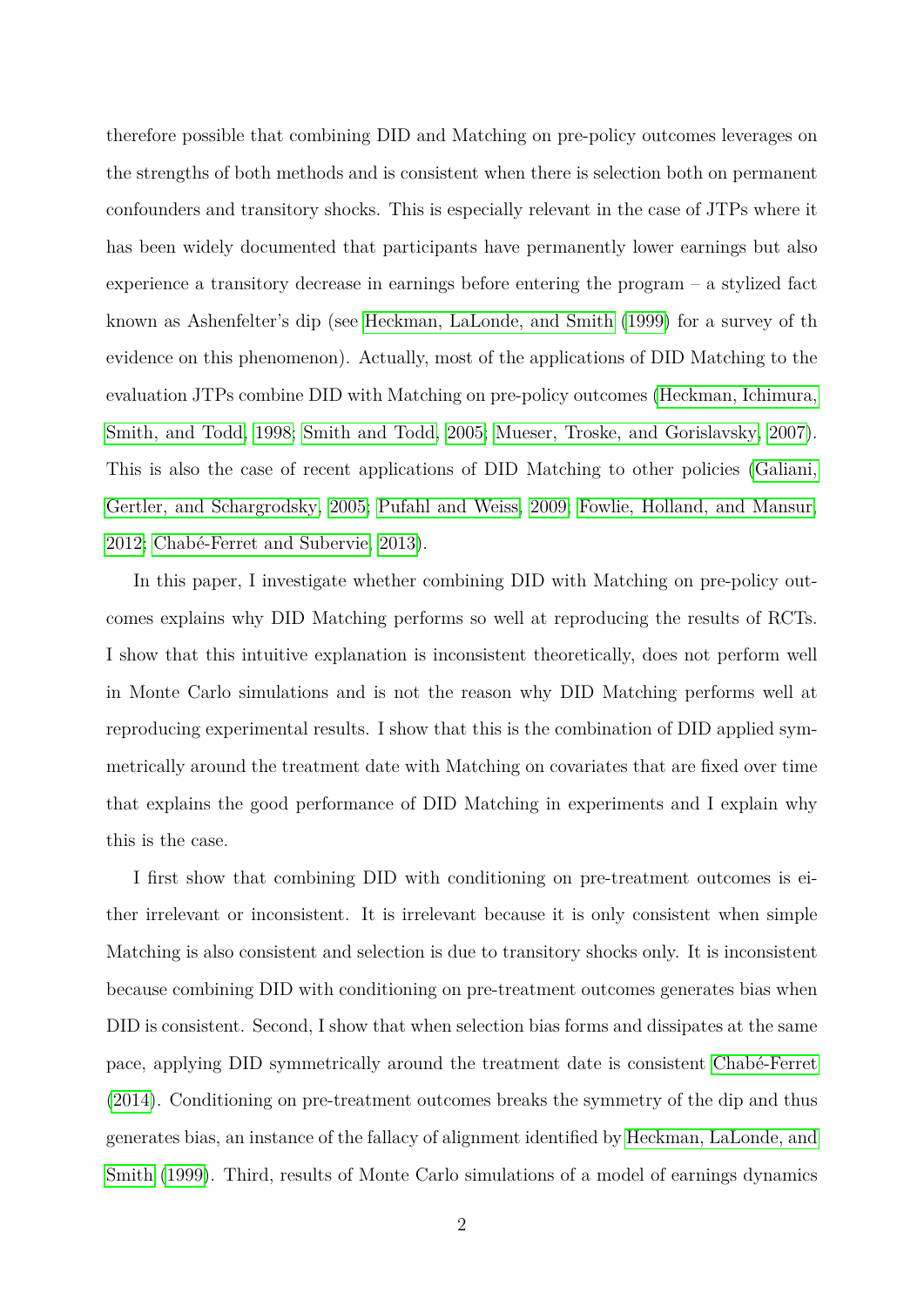and self-selection in a JTP parameterized with realistic parameter values show that the bias generated by conditioning on pre-treatment outcomes can be sizable and that Symmetric DID dominates DID Matching even when both are inconsistent. Fourth, taking a closer look at the papers comparing DID Matching with an experimental benchmark, I find that their positive results stem from the application of DID symmetrically around the treatment date rather than from the combination of DID with conditioning on pre-treatment outcomes. In these papers, conditioning on pre-treatment outcomes actually worsens the performances of Symmetric DID.

Together with those of [Chabé-Ferret](#page-18-5) [\(2014\)](#page-18-5), these results suggest using Symmetric DID instead of combining DID with conditioning on pre-policy outcomes in cases where we suspect selection on transitory shocks and on a permanent fixed effect. These results are not a rebuttal of DID Matching per se, but only of the combination of DID with Matching on pre-treatment outcomes. Actually, it is the combination of Symmetric DID with Matching on covariates that are constant over time that performs best at reproducing experimental results. Indeed, nonparametrically conditioning on covariates allows to capture differential time trends among participants and non participants. This paper shows that this intuition suffers from a very important exception: it is not possible to capture differential trends due to pre-treatment outcomes and at the same time to difference out unobserved fixed effects. In the course of the paper, I derive necessary and sufficient conditions for Matching and DID to be consistent. These results are of separate interest. Matching is consistent if and only if selection is due to transitory shocks. Matching on pre-treatment outcomes thus does not correct for selection on a permanent unobserved fixed effect. DID is consistent if and only if selection is due to a fixed effect.

### **Related literature**

The approach of using a model of outcome dynamics and selection in a program to study the properties of nonexperimental estimators is rooted in an ancient literature. [Ashenfelter](#page-17-2) [\(1978\)](#page-17-2) formalizes the evaluation problem as a combination of selection on a fixed effect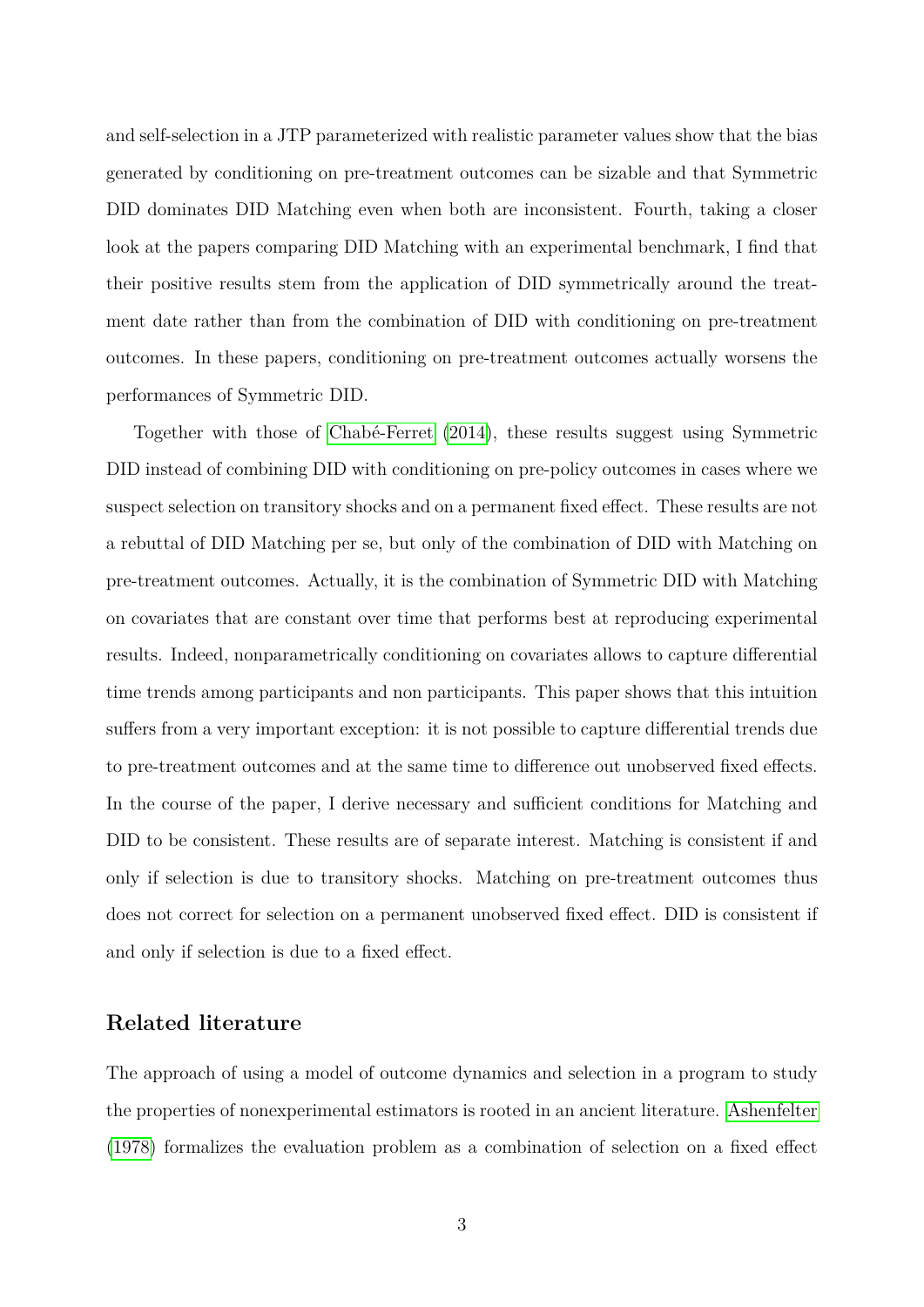and on transitory shocks. [Heckman](#page-18-6) [\(1978\)](#page-18-6), [Heckman and Robb](#page-18-7) [\(1985\)](#page-18-7) and [Ashenfelter](#page-17-3) [and Card](#page-17-3) [\(1985\)](#page-17-3) combine the selection equation with the outcome dynamics equation and introduces Symmetric Differencing. [Bassi](#page-17-4) [\(1984\)](#page-17-4) acknowledges that combining differencing with conditioning on pre-treatment changes in outcomes suffers from [Nickell](#page-19-6) [\(1981\)](#page-19-6)'s problem: pre-treatment earnings are correlated with transitory shocks. [LaLonde](#page-19-2) [\(1986\)](#page-19-2) introduces the quasi-differencing approach combining differencing with conditioning on pre-treatment outcomes. DID Matching was introduced by [Heckman, Ichimura, and Todd](#page-18-8) [\(1997\)](#page-18-8) and [Heckman, Ichimura, Smith, and Todd](#page-18-0) [\(1998\)](#page-18-0). [Chabé-Ferret](#page-18-5) [\(2014\)](#page-18-5) compares Matching, DID and Symmetric DID when only one observation of pre-treatment outcomes is available.

This paper is structured as follows: Section [2](#page-4-0) formally introduces the setting, the estimators and their bias; Section [3](#page-7-0) presents the sufficient conditions for the consistency of Matching, DID and DID Matching; Section [4](#page-13-0) presents the results of simulations of a model of earnings dynamics and selection in a JTP calibrated with realistic parameter values; Section [5](#page-15-0) presents evidence from comparison of JTPs with an experimental benchmark confirming that combining DID with conditioning on pre-treatment outcomes does less well than Symmetric DID at reproducing the results of RCTs.

## <span id="page-4-0"></span>**2 The model, the estimators and their bias**

### **The model**

I use a simple selection model exhibiting selection both on a fixed effect and on transitory shocks. The outcomes in the absence of the treatment depend on time and individual fixed effects and on transitory shocks (Equation [\(1a\)](#page-5-0)). Transitory shocks are persistent: they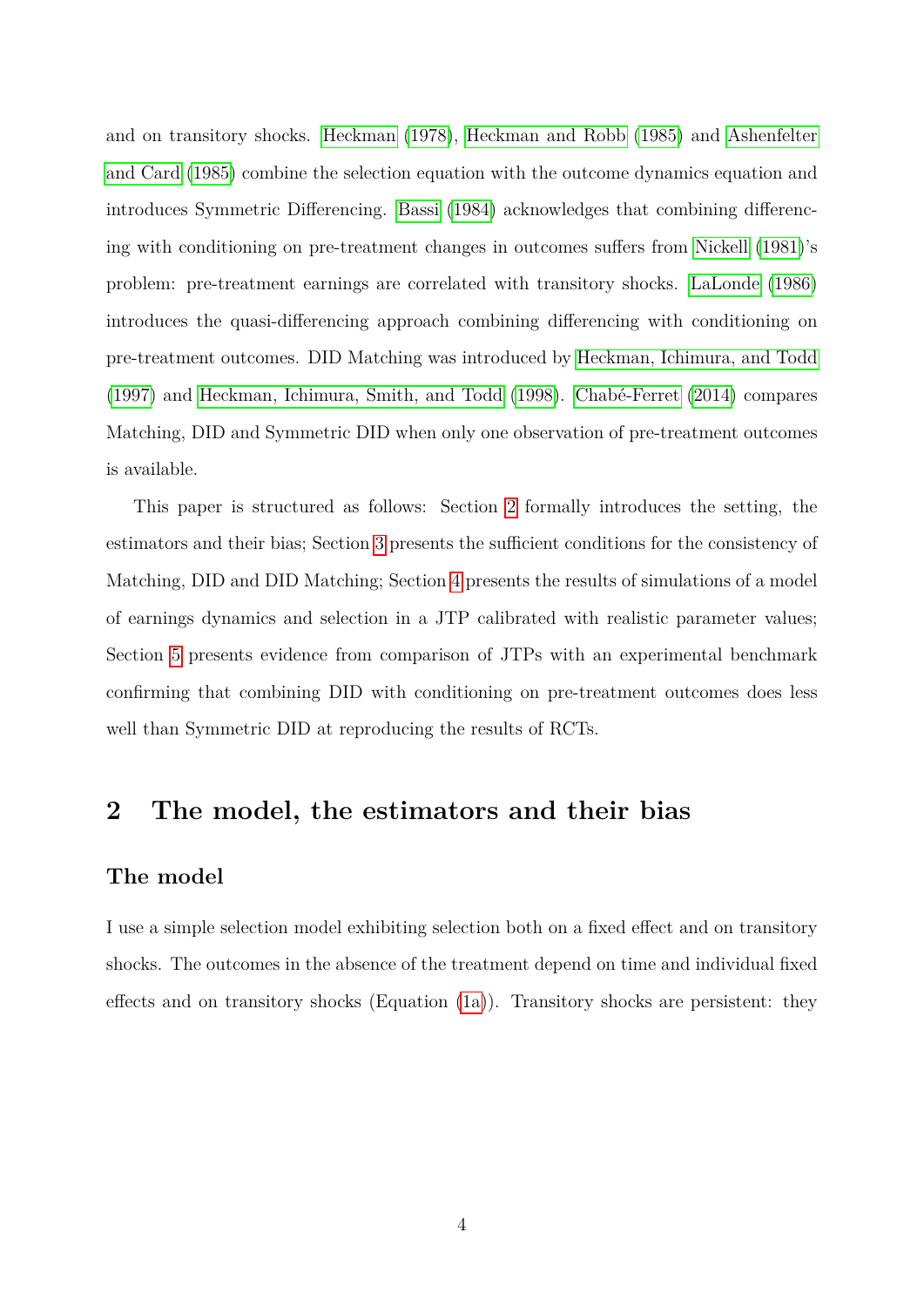follow an AR(1) process with  $|\rho| < 1$  (Equation [\(1b\)](#page-5-1)).

<span id="page-5-3"></span><span id="page-5-2"></span><span id="page-5-1"></span><span id="page-5-0"></span>
$$
Y_{i,t}^0 = \delta_t + \mu_i + U_{it} \tag{1a}
$$

with 
$$
U_{i,t} = \rho U_{i,t-1} + v_{i,t}
$$
 (1b)

$$
D_{i,k} = \mathbb{1}[t \ge k] \mathbb{1}[\underbrace{\theta_i + \gamma Y_{i,k-1}^0}_{D_{i,k}^*} \ge 0].
$$
\n(1c)

Treatment is offered at period *k*. Selection into the program depends on an individual fixed effect  $\theta_i$  and on outcomes at date  $k-1$  (Equation [\(1c\)](#page-5-2)). The two critical parameters for selection are  $\gamma$  and  $\rho_{\theta,\mu}$  (the correlation of the fixed effect  $\mu_i$  with the unobserved shifter of participation  $\theta_i$ ). When  $\gamma = 0$ , selection is due to the fixed effect only. When  $\rho_{\theta,\mu} = 0$ , selection is on the observed pre-treatment outcome  $Y_{i,k-1}^0$  only. The key question that this paper answers is whether combining DID with conditioning on  $Y_{i,k-1}^0$  corrects for selection bias when both  $\gamma$  and  $\rho_{\theta,\mu}$  are different from zero.

In order to focus the burden of selection bias on these two key parameters, I make the following assumptions:  $\rho \neq 0$ ,  $\sigma^2 > 0$ ,  $\sigma_{U_0}^2 > 0$ ,  $\sigma_{\mu}^2 > 0$ ,  $\sigma_{\theta}^2 > 0$ .  $v_{i,t}$  are *i.i.d.* mean-zero shocks with finite variance  $\sigma^2$  and  $U_{i,0}$  is a mean-zero shock with variance  $\sigma_{U_0}^2$ .  $v_{i,t} \perp\!\!\!\perp (\mu_i, \theta_i), \forall t$  and  $U_{i,0} \perp\!\!\!\perp (\mu_i, \theta_i, v_{i,t}), \forall t$ . I assume normally distributed error terms all along.

#### **Examples**

Although admittedly very simple, the model described by equation [\(1\)](#page-5-3) has several virtues. First, it encapsulates in the simplest possible setting the problem that DID Matching is trying to solve: selection on a fixed effect and on transitory shocks. Second, it accounts for various types of realistic selection processes: namely self-selection in a Job Training Program (JTP) and a cutoff eligibility rule.

**Self selection** Assuming no idiosyncratic trend, no MA terms and limited information, setting  $\gamma = -\rho$  and  $\theta_i = \frac{\alpha_i}{r} - c_i$ , the model of entry into a JTP studied in Chabé-Ferret (2014) simplifies to the model described by equation [\(1\)](#page-5-3).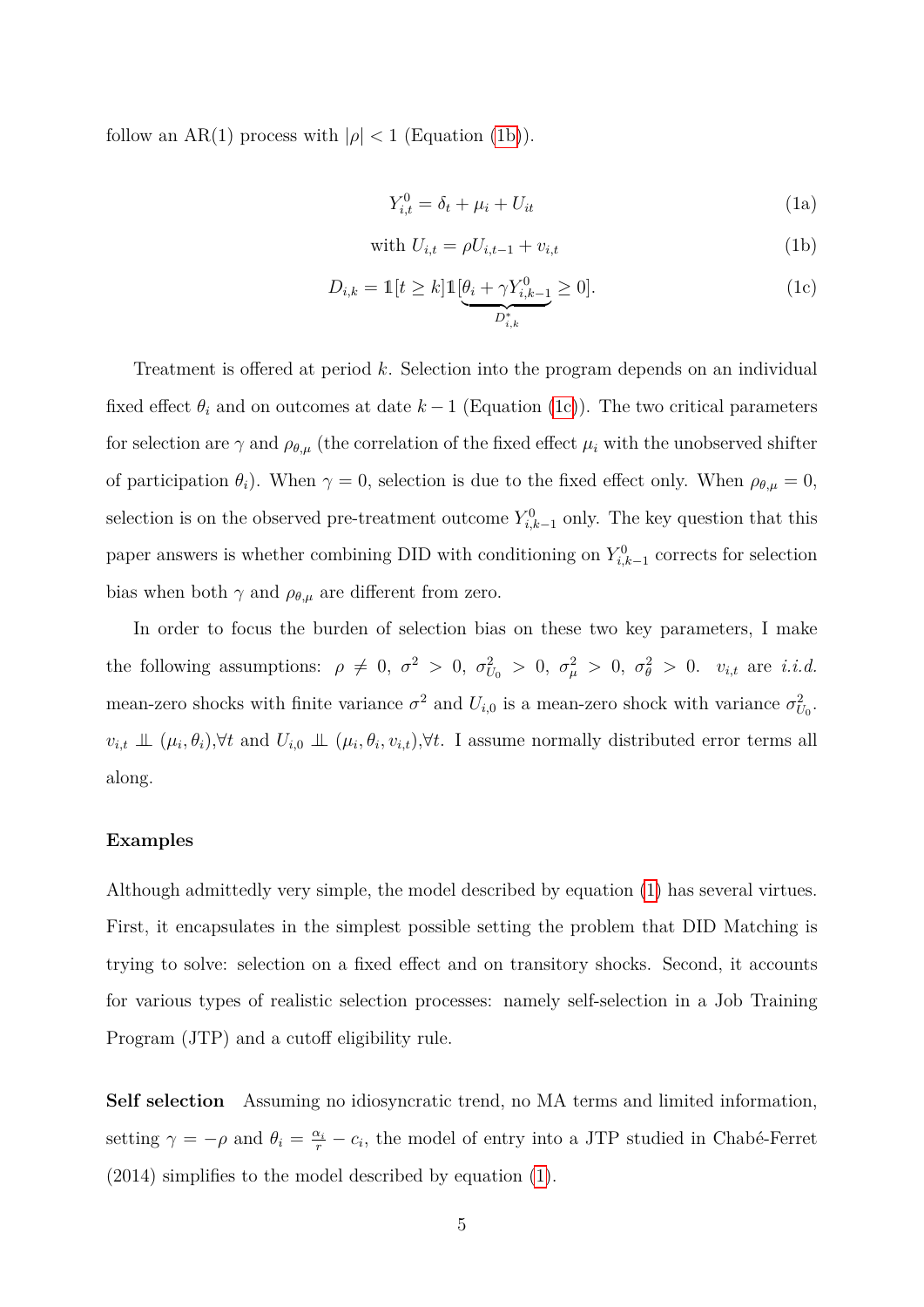**Eligibility rules** As argued in Chabé-Ferret (2014), a program allocated when a running variable falls below some eligibility threshold can also be described by equation [\(1c\)](#page-5-2). In that case,  $\gamma = -1$  and  $\theta_i$  accounts for measurement error in the variable determining eligibility.

### **The estimators and their bias**

The parameter of interest is the average effect of the treatment on the treated (ATT)  $\tau$  periods after the treatment date. I consider three estimators of the ATT: Matching, DID and DID Matching (DIDM). I only study asymptotic bias, and therefore focus on population formulae.

<span id="page-6-2"></span><span id="page-6-1"></span><span id="page-6-0"></span>
$$
B(M_{k,\tau,1}) = \mathbb{E}[\mathbb{E}[Y_{i,k+\tau}^0 | D_{i,k} = 1, Y_{i,k-1}^0] - \mathbb{E}[Y_{i,k+\tau}^0 | D_{i,k} = 0, Y_{i,k-1}^0] | D_{i,k} = 1]
$$
 (2a)

$$
B(DID_{k,\tau,\tau'}) = \mathbb{E}[Y_{i,k+\tau}^0 - Y_{i,k-\tau'}^0 | D_{i,k} = 1] - \mathbb{E}[Y_{i,k+\tau}^0 - Y_{i,k-\tau'}^0 | D_{i,k} = 0]
$$
(2b)

$$
B(DIDM_{k,\tau,1,\tau'}) = \mathbb{E}\left[\mathbb{E}[Y_{i,k+\tau}^{0} - Y_{i,k-\tau'}^{0} | D_{i,k} = 1, Y_{i,k-1}^{0}] - \mathbb{E}[Y_{i,k+\tau}^{0} - Y_{i,k-\tau'}^{0} | D_{i,k} = 0, Y_{i,k-1}^{0}]| D_{i,k} = 1\right].
$$
\n(2c)

The Matching estimator compares the expected outcomes of the treated *τ* periods after the treatment to those of the untreated conditional on  $Y_{i,k-1}^0$ .  $Y_{i,k-1}^0$  is the last pre-treatment outcome observed before the treatment is taken and intuitively the one containing the most relevant information for selection. Following Chabé-Ferret (2014), the bias of Matching is the expected difference in potential outcomes in the absence of the treatment between participants and non participants, conditional on  $Y_{i,k-1}^0$ , integrated over the distribution of  $Y_{i,k-1}^0$  conditional on  $D_{i,k} = 1$  (Equation [\(2a\)](#page-6-0)).

The DID estimator compares the post-treatment difference in outcomes to the difference that existed some  $\tau'$  periods before the treatment. Following Chabé-Ferret (2014), the bias of DID is equal to the change over time in the difference in potential outcomes between participants and non participants in the absence of the program (Equation [\(2b\)](#page-6-1)).

The DIDM estimator compares the evolution in the differences in outcomes before and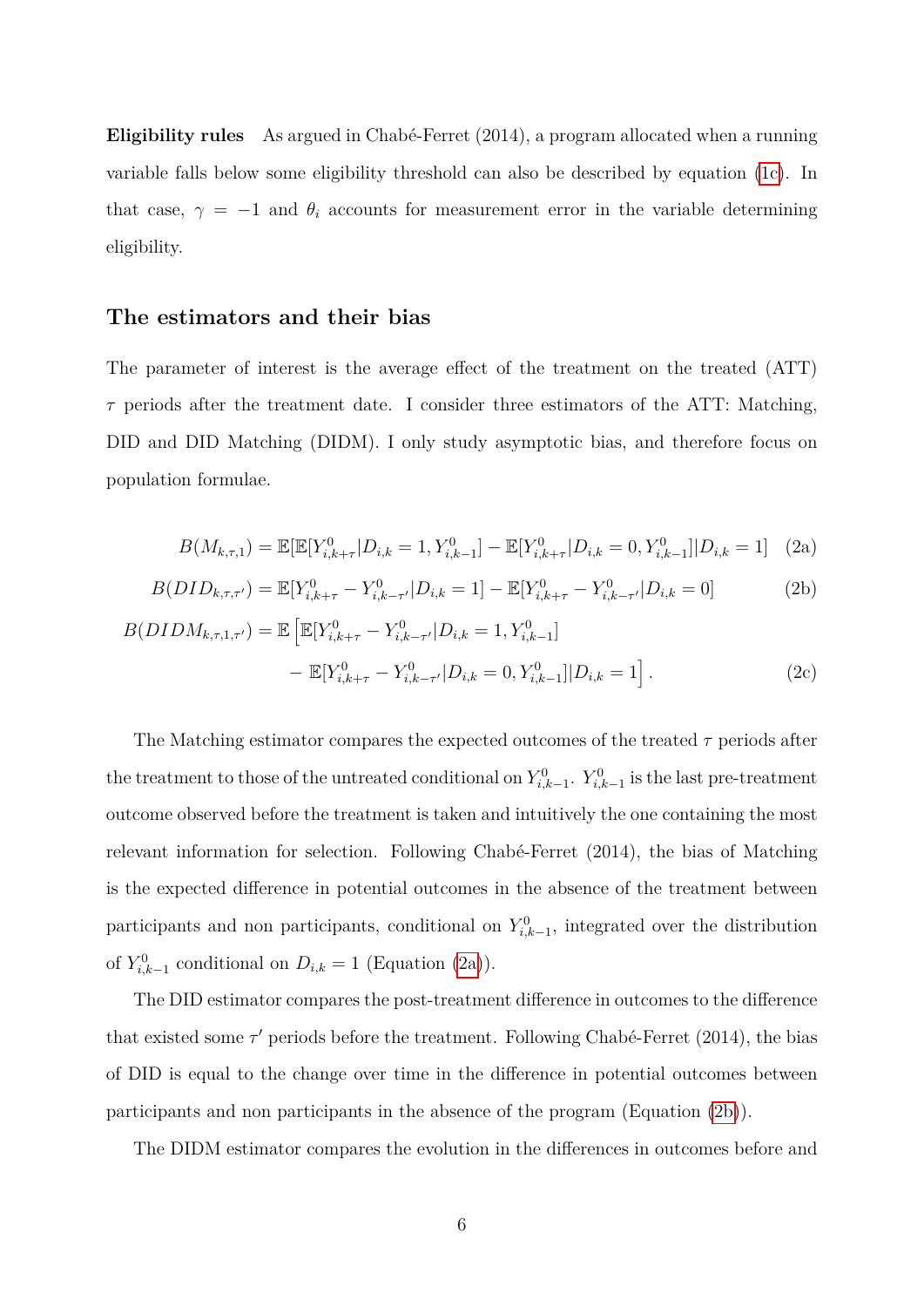after the program after conditioning on  $Y_{i,k-1}^0$ . The bias of DIDM is equal to the change over time in the difference in potential outcomes between participants and non participants in the absence of the program conditional on  $Y_{i,k-1}^0$ , integrated over the distribution of  $Y_{i,k-1}^0$ conditional on  $D_{i,k} = 1$  (Equation [\(2c\)](#page-6-2)).

### **Consistency**

As I want to state general results on the model parameters for each of the estimators to be consistent, I have to define the sets of periods  $k, \tau$  and  $\tau'$  for which I want the biases of the various estimators to cancel. The usual practice is to use the estimators without restricting their validity to any particular subset of the possible treatment dates (*k*) or lag between treatment and observation of outcomes  $(\tau)$ . Thus, I will define consistency in this model as requiring that the estimators are valid for all  $k > 0$  and for all  $\tau \geq 0$ . This requirement mainly serves to weed out special cases in which the estimators are consistent for a peculiar combinations of dates. Similarly, for DID and DIDM, I define consistency as the fact that the bias of the estimator is zero regardless of the pre-treatment period  $k - \tau'$ used to construct the estimator. This reflects the common practice of DID, to the best of my knowledge.

## <span id="page-7-0"></span>**3 Theoretical results**

### **DID conditioning on pre-treatment outcomes is irrelevant**

<span id="page-7-1"></span>**Theorem 1** *The three following statements are equivalent:*

- *(i)*  $\forall k > 0, \forall \tau \geq 0, \forall \tau' > 0, B(DIDM_{k,\tau,1,\tau'}) = 0$
- *(ii)*  $∀k > 0, ∀τ ≥ 0, B(M_{k,τ,1}) = 0$
- *(iii)*  $\rho_{\theta,\mu} = 0$ .

Theorem [1](#page-7-1) shows that combining DID with Matching on pre-treatment outcomes is consistent if and only if Matching also is. Thus DID Matching does not bring any additional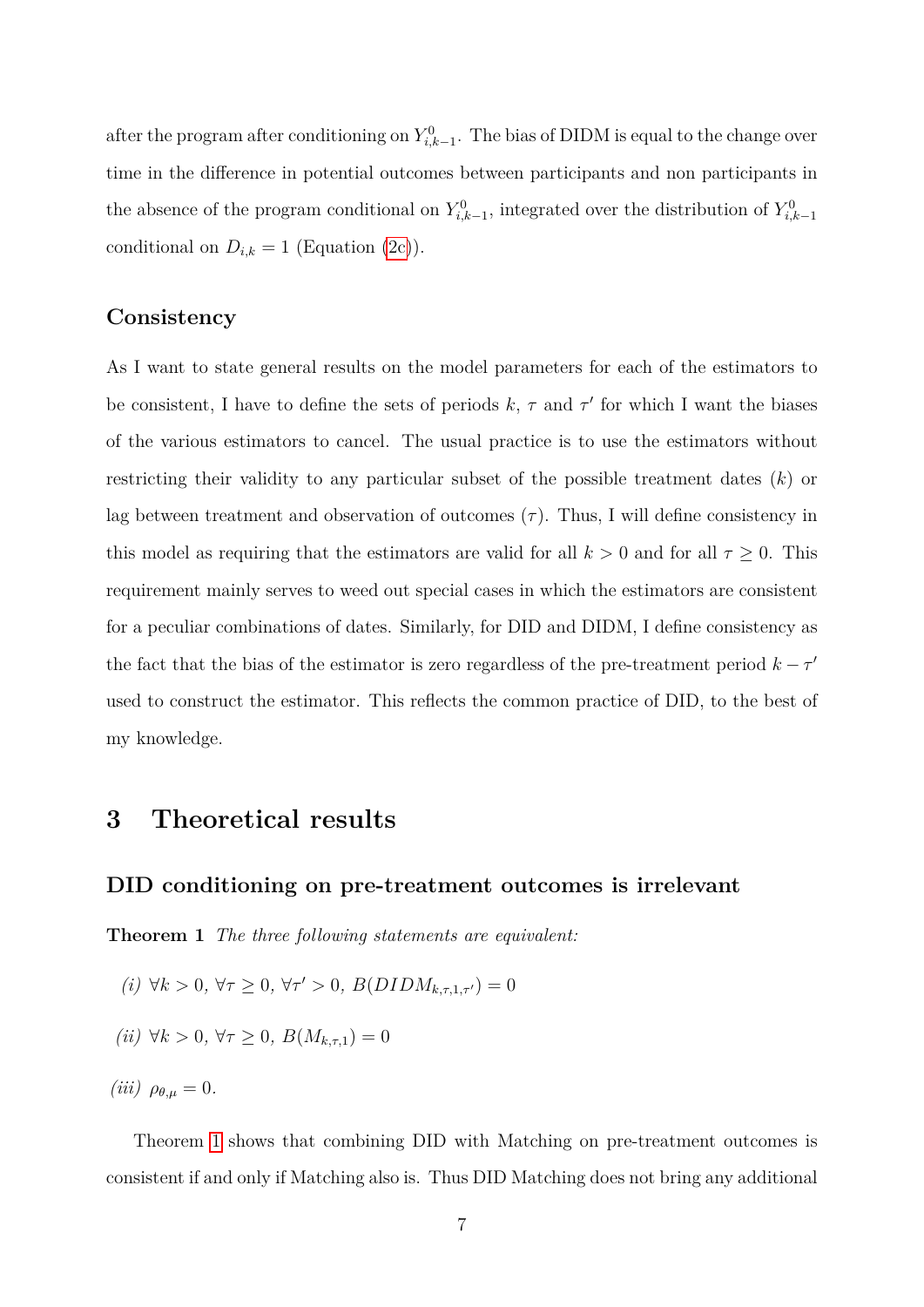identifying power on top of Matching. Moreover, Theorem [1](#page-7-1) also shows that Matching and DID Matching are consistent if and only if selection is on observed transitory shocks only. Thus, both these methods are inconsistent when selection is due to a fixed effect only, or when it is a combination of a fixed effect with a transitory shock. As a consequence, combining DID with Matching on pre-treatment outcomes is not the silver bullet we would hope it is: it does not combine the strengths of its forefathers, but only inherits the virtues of Matching.

Figure [1](#page-9-0) illustrates these results. It shows the the expected value of the outcomes in the absence of the treatment around the treatment date for the participants (circles), the non participants (crosses) and the matched non participants (triangles), *i.e.* the non participants with the same distribution of  $Y_{i,k-1}^0$  as the participants. The difference between participants and non participants measures selection bias. The difference between participants and non participants measures the bias of Matching. The difference between the bias of Matching before and after the treatment date measures the bias of DID Matching.

In Figure [1\(a\),](#page-9-1) selection is on transitory shocks only ( $\rho_{\theta,\mu} = 0$ ). As expected from Theorem [1,](#page-7-1) Matching is consistent since participants and matched non participants are aligned at every period after the treatment date: the matched non participants perfectly proxy the counterfactual outcomes of the participants. DID Matching does not generate bias when Matching is consistent since pre-treatment outcomes are also aligned, despite the fact that they have not been explicitly conditioned on. This is because  $Y_{i,k-1}^0$  is a sufficient statistics for selection in that case.

In Figure [1\(b\),](#page-9-2) selection is both on the fixed effect and on transitory shocks. As expected from Theorem [1,](#page-7-1) Matching is biased, which is apparent because participants and matched non participants are not perfectly aligned after the treatment date. DID Matching is biased because the difference between participants and matched non participants varies over time: the difference between participants and matched non participants before the treatment date does not proxy for the difference that exists after.

The intuition for this result is that, conditional on  $Y_{i,k-1}^0$ , the participants and the matched non participants do not have the same distribution of fixed effects and transi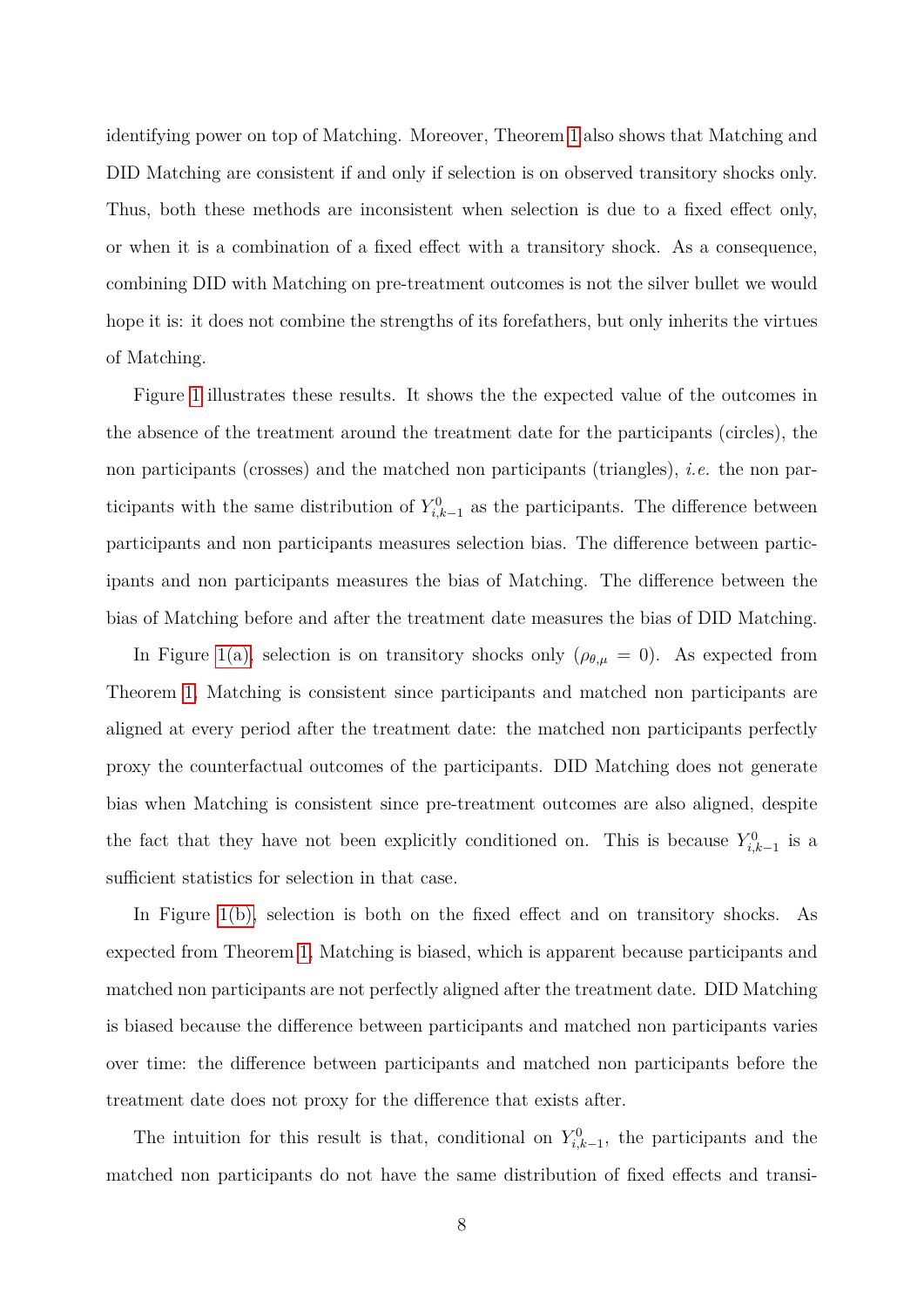<span id="page-9-1"></span><span id="page-9-0"></span>Figure 1 - DID Matching conditioning on pre-treatment outcomes is either irrelevant or inconsistent Figure 1 – DID Matching conditioning on pre-treatment outcomes is either irrelevant or inconsistent



<span id="page-9-2"></span>Note: this figure plots the average potential outcomes in the absence of the treatment for three groups: participants (◦) (I  $\mathbb{E}[Y_{i,k}^0]$ +*τ*  $|D_{i,k}^{\iota}=1]$ ), non participants  $\frac{1}{x}$  $\mathbb{E}[Y_{i,k}^0]$ +*τ*  $|D^i_{i,k} = 0|$ ) and matched non participants (2)  $\triangle$ ), *i.e.* non participants that have the same potential outcomes at period  $k - 1$  as the participants  $(\mathbb{E}[\mathbb{E}[Y]^0_{i,k})$ +*τ*  $D_{i,k}^{\ell} = 0, X_i, Y_{i,k-1} | D_{i,k}^{\ell} = 1]$ . In panel [\(a\),](#page-9-1) selection is due to the transitory shocks only. In panel [\(b\),](#page-9-2) selection is due to the fixed effect and transitory shocks. These are results of simulations of the model presented in [Chabé-Ferret](#page-18-5) [\(2014\)](#page-18-5).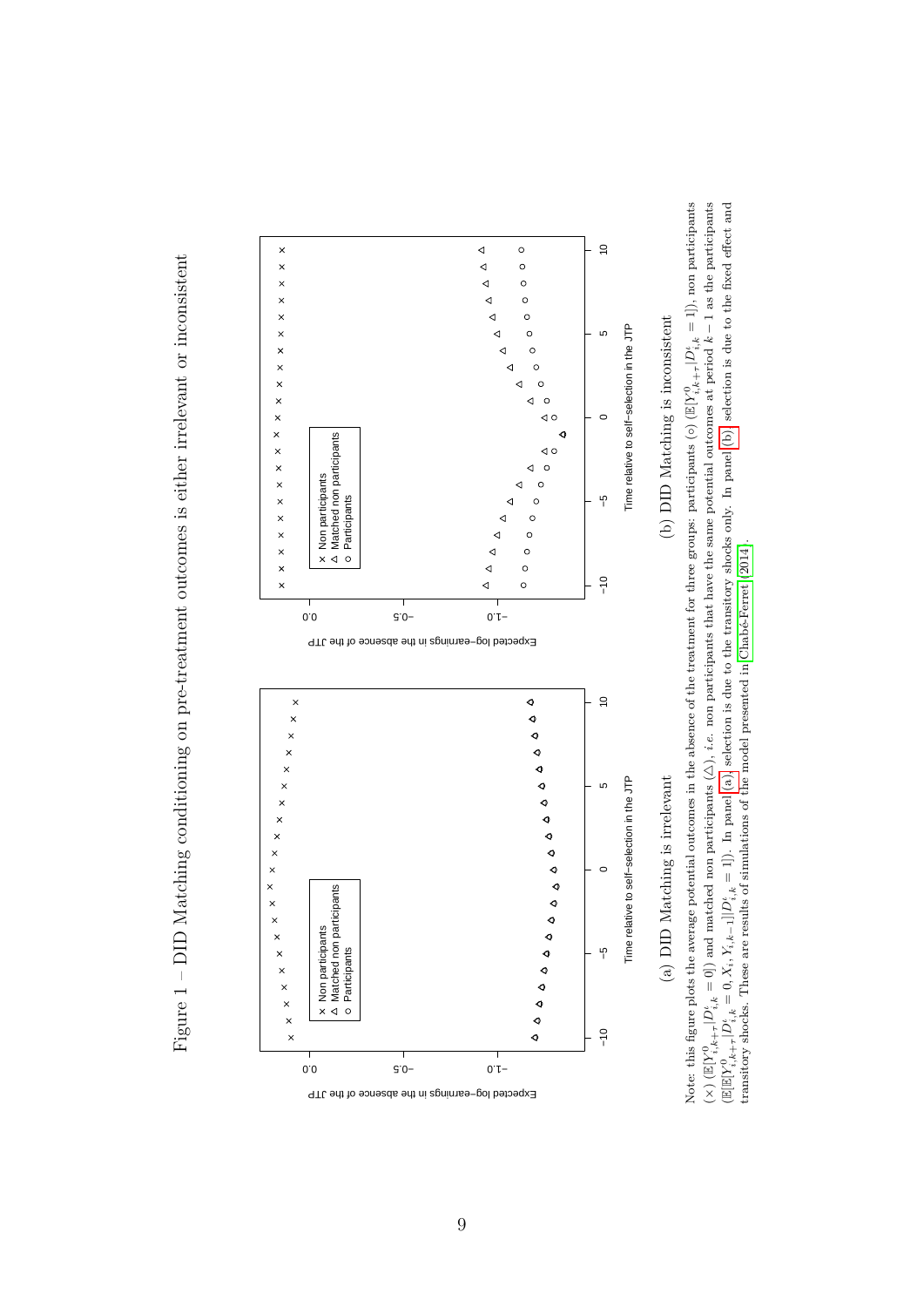tory shocks. The matched non participants have larger fixed effects on average: this is the reason why they do not enter the treatment. The matched non participants have the same observed pre-treatment outcomes as the participants because they experience more negative transitory shocks before eligibility is decided. Matching is biased because once eligibility has been decided, the matched non participants start diverging from the participants to their higher long run mean. DID Matching is also biased because the history of transitory shocks that makes participants and non participants similar at *k* −1 in terms of pre-treatment outcomes generates differences before that date, and these differences vary over time, making it impossible to use them to proxy for the bias of Matching.

### **DID conditioning on pre-treatment outcomes generates bias**

#### **When simple DID is consistent**

<span id="page-10-0"></span>The following theorem shows that DID is consistent if and only if selection is due to the fixed effect only:

**Theorem 2** *The following two statements are equivalent:*

- *(i)* ∀*k* > 0*,* ∀*τ* ≥ 0*,* ∀*τ'* > 0*, B*(*DID*<sub>*k,τ*,*τ'*</sub>) = 0
- $(iii)$   $\gamma = 0$ *.*

Theorem [2](#page-10-0) shows that DID is consistent if and only if  $\gamma = 0$ . Theorem [1](#page-7-1) shows that Matching and DID Matching are consistent if and only if  $\rho_{\theta,\mu} = 0$ . DID, Matching and DID Matching are all consistent if and only if  $\gamma = \rho_{\theta,\mu} = 0$ , *i.e.* in the trivial case when there is no selection bias. When there is selection bias, both Matching and DID Matching are inconsistent when DID is consistent (*i.e.* when  $\gamma = 0$  and  $\rho_{\theta,\mu} \neq 0$ ). Conditioning on pre-treatment outcomes generates bias when simple DID is consistent.<sup>[1](#page-10-1)</sup>

Figure [2](#page-11-0) illustrates this result. Figure [2\(a\)](#page-11-1) shows that DID is consistent when selection is on the fixed effect only ( $\gamma = 0$ ). Indeed, selection bias is constant over time in that case

<span id="page-10-1"></span><sup>&</sup>lt;sup>1</sup>When  $\rho = 0$ , measurement error is not autocorrelated, the bias remaining after Matching is constant over time and DID Matching is consistent. But DID is also consistent making DID Matching irrelevant. Matching is biased when  $\rho = 0$  since pre-treatment outcomes are an imperfect proxy for the unobserved fixed effect.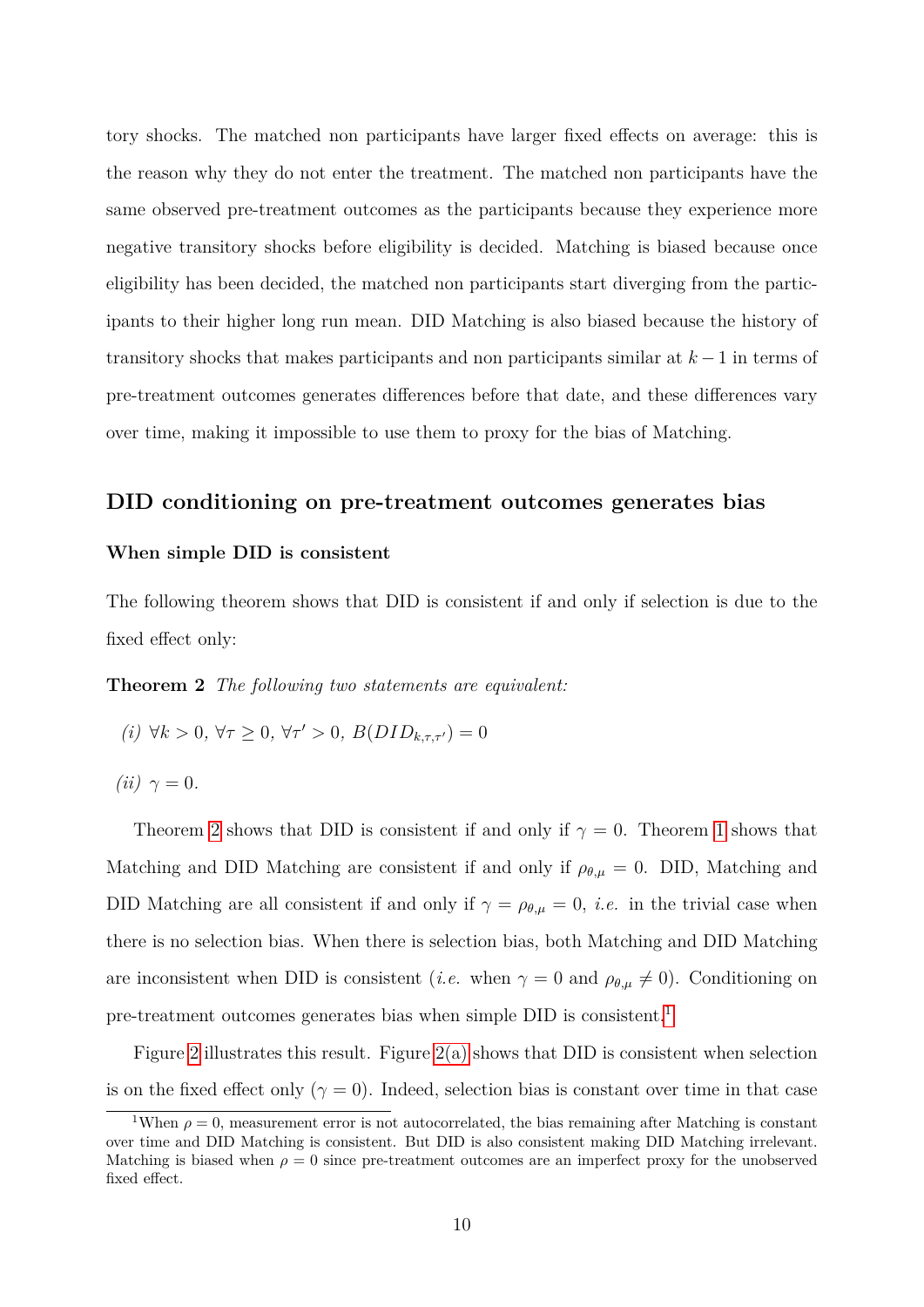<span id="page-11-1"></span>Figure 2 – DID Matching generates bias when DID and Symmetric DID are consistent Figure 2 – DID Matching generates bias when DID and Symmetric DID are consistent

<span id="page-11-0"></span>

<span id="page-11-2"></span>Note: this figure plots the average potential outcomes in the absence of the treatment for three groups: participants (◦) (I  $\mathbb{E}[Y_{i,k}^0]$ +*τ*  $|D_{i,k}^{\iota}=1]$ ), non participants  $\frac{1}{x}$  $\mathbb{E}[Y_{i,k}^0]$ +*τ*  $|D^i_{i,k} = 0|$ ) and matched non participants ( $\lambda$  $\triangle$ ), *i.e.* non participants that have the same potential outcomes at period  $k - 1$  as the participants  $(\mathbb{E}[\mathbb{E}[Y]^0_{i,k})$ +*τ*  $D_{i,k}^{\ell} = 0, X_i, Y_{i,k-1} || D_{i,k}^{\ell} = 1]$ . In panel [\(a\),](#page-11-1) selection is due to the fixed effect only. In panel [\(b\),](#page-11-2) selection is due to the fixed effect and transitory shock with full information. These are results of simulations of the model presented in [Chabé-Ferret](#page-18-5) [\(2014\)](#page-18-5).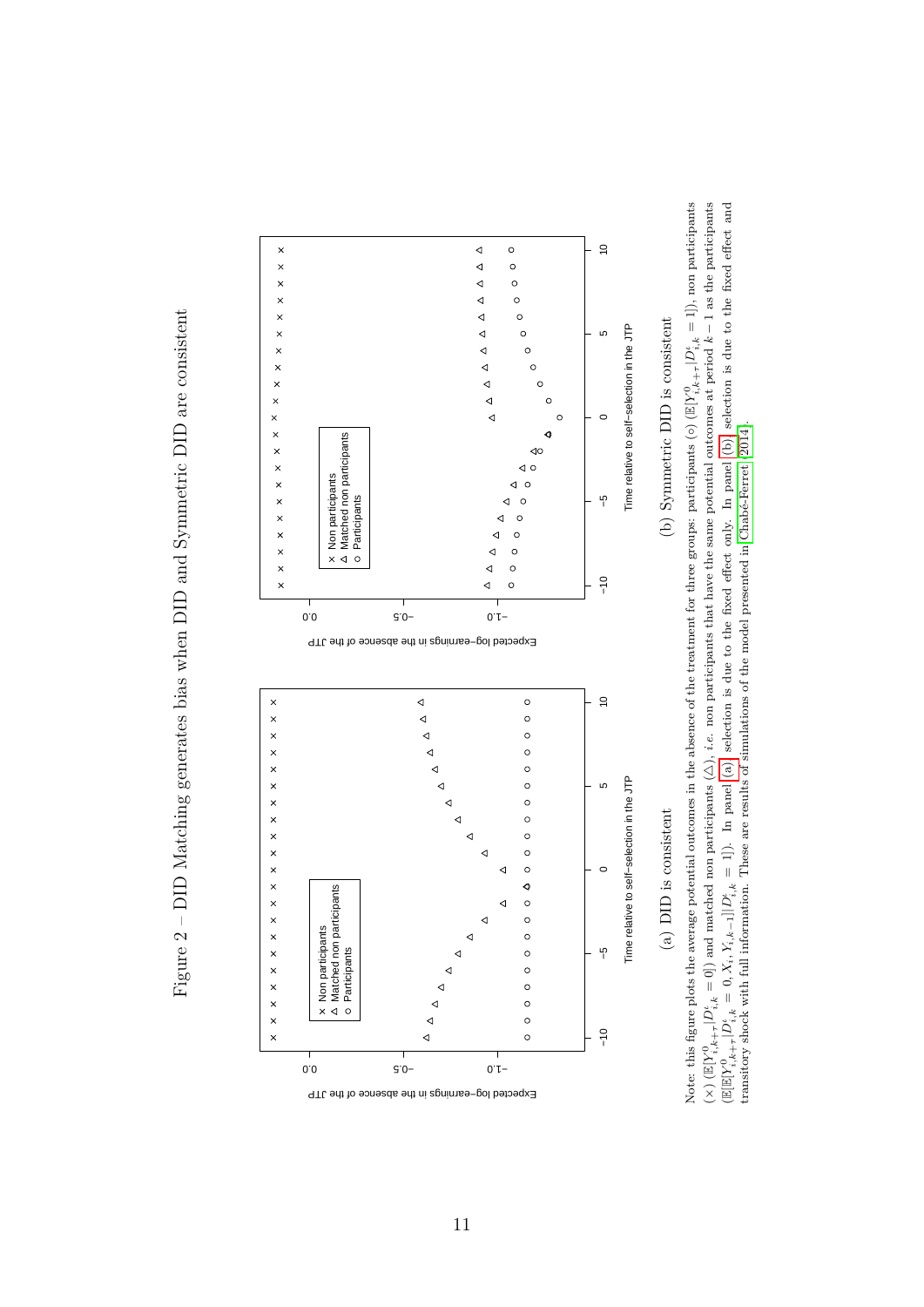and the difference between participants and non participants at any pre-treatment date is a consistent proxy for post-treatment selection bias. Figure [2\(a\)](#page-11-1) also shows that Matching is biased because conditioning on  $Y_{i,k-1}^0$  fails to account for selection on the fixed effect. Indeed,  $Y_{i,k-1}^0$  suffers from measurement error due to the transitory shocks. Since these shocks are persistent, the bias of Matching varies over time, before and after treatment, which makes it impossible for DID Matching to capture it.

#### **When Symmetric DID is consistent**

In the model described by equation [\(1\)](#page-5-3), DID applied symmetrically around  $k-1$  is consistent when the outcome process is stationary (see e.g. on Figure  $1(b)$ ). This is because the dip due the transitory shock forms and dissipates at the same pace around *k* − 1 (see [Chabé-Ferret](#page-18-5) [\(2014\)](#page-18-5)). Because the same property holds conditional on  $Y_{i,k-1}^0$ , DID Matching is consistent, but irrelevant, in that case.

In the the self-selection model under full information studied by [Chabé-Ferret](#page-18-5) [\(2014\)](#page-18-5), DID applied symmetrically around the treatment date is consistent while Symmetric DID Matching is not. In this model, the selection equation becomes:

<span id="page-12-0"></span>
$$
D_{i,k}^f = \mathbb{1}[t \ge k] \mathbb{1} \underbrace{[\theta_i^f + \gamma^f Y_{i,k}^0}_{D_{i,k}^{*f}} \ge 0]
$$

Theorem [3](#page-12-0) states the result:

**Theorem 3** *In the self-selection model under full information, the following two statements hold when*  $\sigma_{U_0}^2 = \frac{\sigma^2}{1-\rho^2}$  $\frac{\sigma^2}{1-\rho^2}$ :

- *(i)* ∀*k >* 0*,* ∀*τ >* 0*, B*(*DIDk,τ,τ* ) = 0*,*
- $(iii) \forall k > 0, \forall \tau > 0, B(DIDM_{k,\tau,1,\tau}) \neq 0 \text{ except if } a\sigma_{\mu} = -\gamma^f \rho(\sigma_{\mu}^2 + \frac{\sigma^2}{1-\mu})$  $\frac{\sigma^2}{1-\rho^2}$ ).

Theorem [3](#page-12-0) shows that when the outcome process is stationary, Symmetric DID is consistent. Figure [2\(b\)](#page-11-2) illustrates this case: selection bias forms and dissipates at the same pace, it is symmetric around the treatment date *k*. Conditioning on  $Y_{i,k-1}^0$  breaks the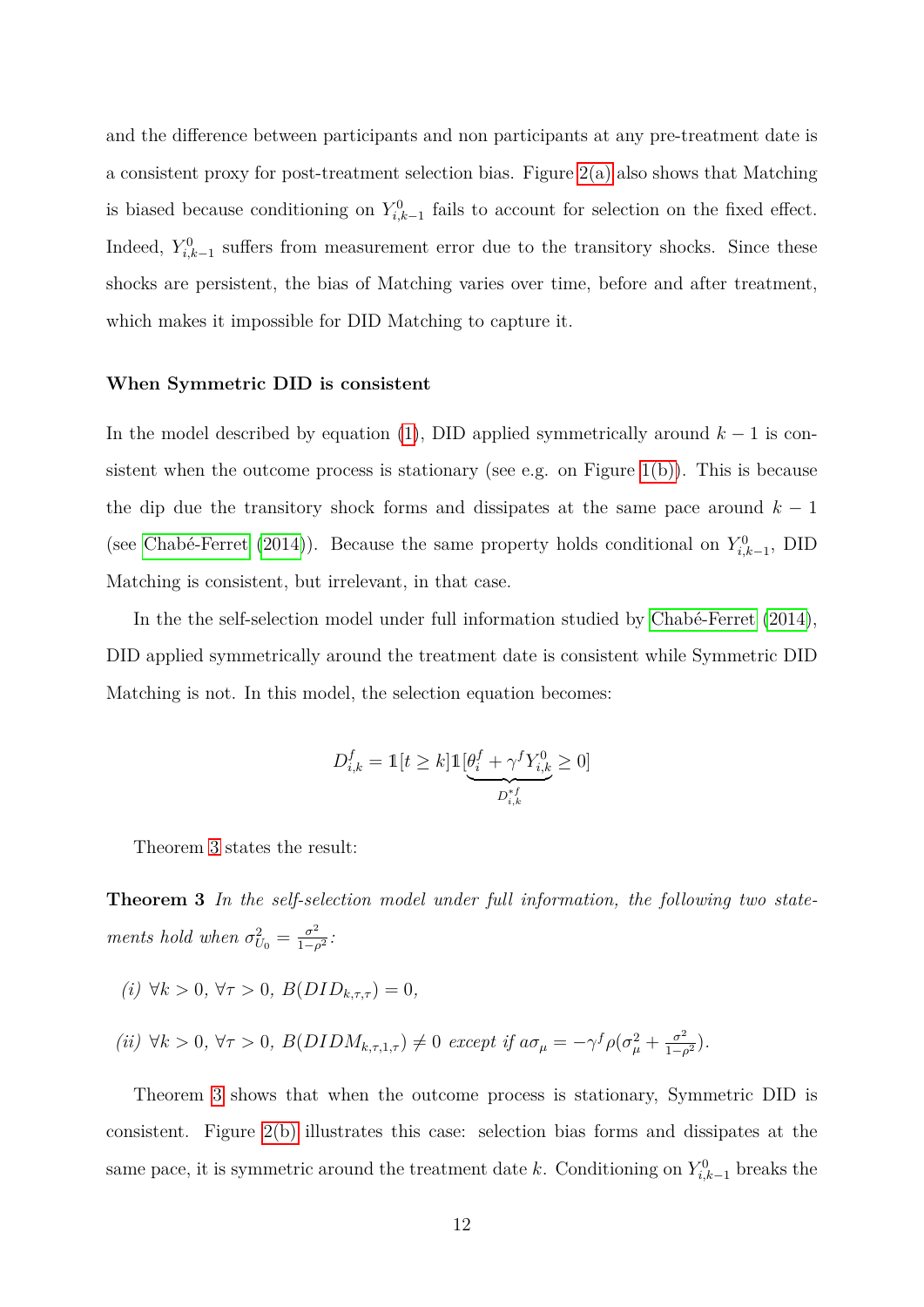symmetry of the dip, and renders Symmetric DID Matching inconsistent. On Figure [2\(b\),](#page-11-2) the bias of Matching decreases as it gets closer to *k*−1, increases sharply at date *k* because the last shock before selection, and decreases thereafter. Only when the asymmetry of the dip perfectly compensates the bias due to the last shock, the bias of Symmetric DID Matching is zero, but this is not very attractive condition. Symmetric DID Matching would be consistent when conditioning on  $Y_{i,k}^0$ , but it is infeasible since the potential outcomes of the participants are unobserved.

## <span id="page-13-0"></span>**4 Simulation results**

In this section, I use simulations in order to gauge the size of the bias of DID conditioning on pre-treatment outcomes and how it compares with DID, especially when applied symmetrically around the treatment date and with simple Matching. I use a model of earnings dynamics and selection into a JTP calibrated with realistic parameter values (see [Chabé-Ferret](#page-18-5) [\(2014\)](#page-18-5) for details on the parameterizations and simulations).

Figure [3](#page-14-0) presents the results of simulations of a model with no fixed effect in the outcome process. Matching does not perform well in this model because the outcome process combines an AR(1) with MA terms (see Chabé-Ferret  $(2014)$ ). Figure [3\(a\)](#page-14-1) shows that Symmetric DID is consistent when agents have full information, as expected from Theorem [3.](#page-12-0) Figure [3\(a\)](#page-14-1) also shows that conditioning on pre-treatment outcomes generates severe bias (of the order of 100% of the treatment effect). This is because conditioning breaks the symmetry of the dip, as illustrated in Figure [2\(b\).](#page-11-2) Figure [3\(a\)](#page-14-1) also shows that combining DID with Matching is less bias than simple Matching. Figure [2\(b\)](#page-11-2) helps to understand why: the pre-treatment difference in outcomes is of the same sign as the posttreatment difference and is smaller in absolute value. Differencing after Matching goes some way in reducing selection bias.

When the dip is no longer symmetric, Symmetric DID is inconsistent, whether conditioning on pre-treatment outcomes or not. This is the case for example when the outcome process is not stationary because the variance of the initial shock is smaller than the long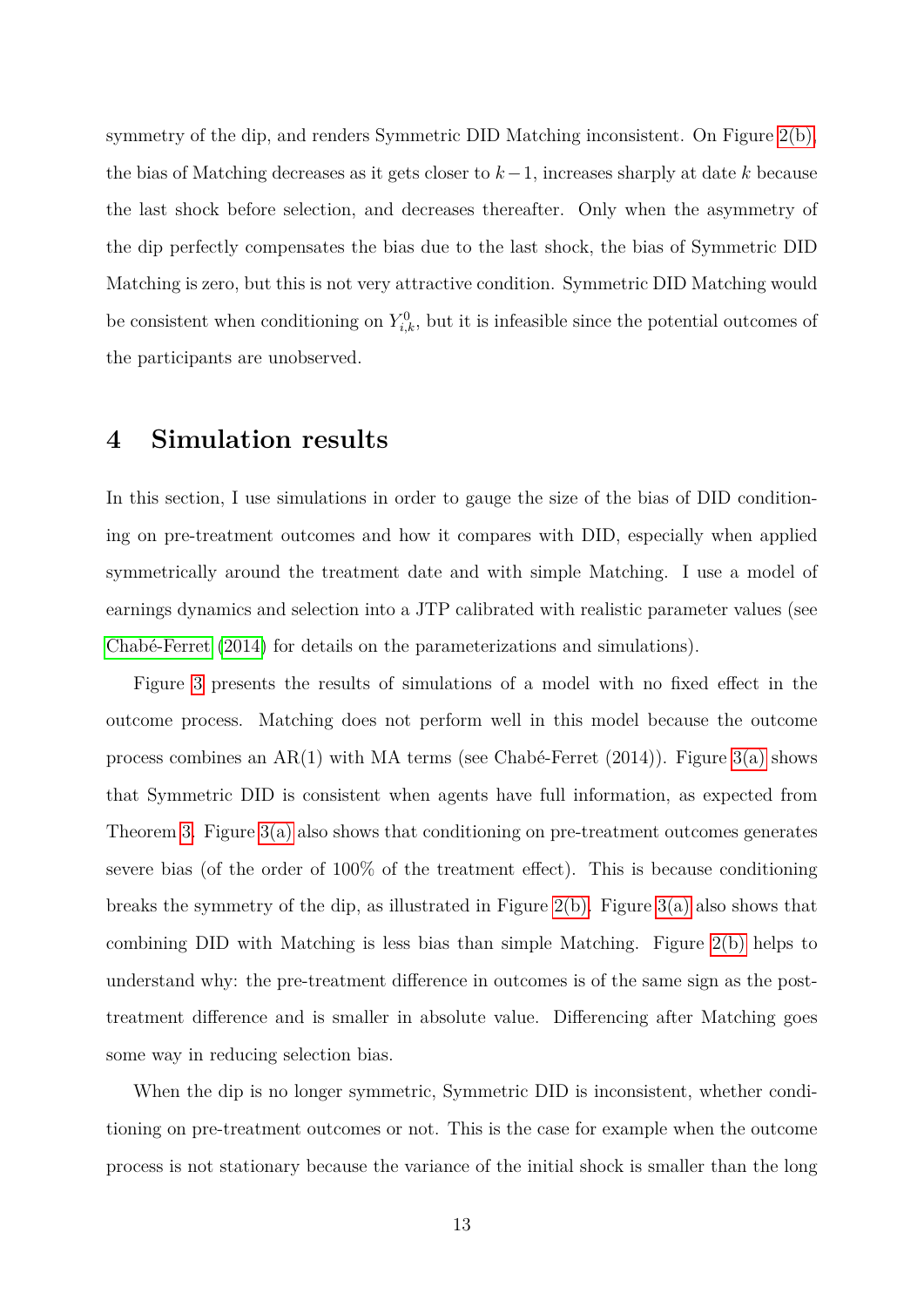<span id="page-14-1"></span>Figure 3 – Simulations of the bias and MSE of Symmetric DID and Matching in a realistic selection model Figure 3 – Simulations of the bias and MSE of Symmetric DID and Matching in a realistic selection model

<span id="page-14-3"></span><span id="page-14-2"></span><span id="page-14-0"></span>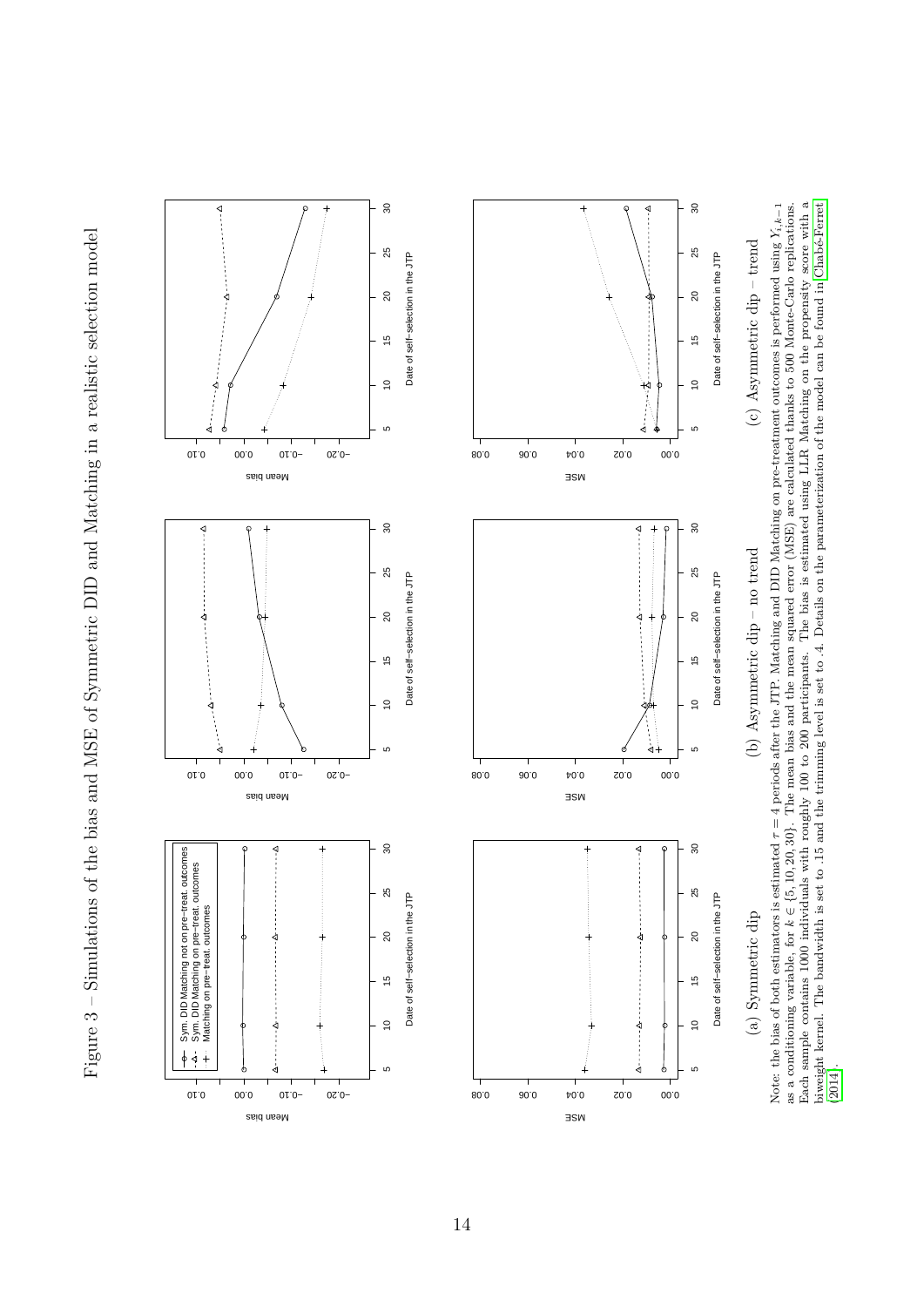run variance (Figure [3\(b\)\)](#page-14-2) or when the income process exhibits an idiosyncratic trend ((Figure [3\(c\)\)](#page-14-3). In the latter case, not conditioning fares better in the beginning and the middle of the life cycle, but performs less well when the trend dominates the bias term later in life. In the former case, not conditioning fares better in the middle and the end of the life cycle but performs less well at the beginning of the agents' career, when the dip is strongly asymmetric.

## <span id="page-15-0"></span>**5 Revisiting experimental estimates**

The results of studies comparing Symmetric DID with and without conditioning on pretreatment outcomes to an experimental benchmark confirm the theoretical predictions that conditioning on pre-treatment outcomes increases bias.

[Heckman, Ichimura, Smith, and Todd](#page-18-0) [\(1998\)](#page-18-0) compare nonexperimental estimates of the JTPA program obtained with Matching and DID Matching to the experimental benchmark, making use of the random allocation of the program. They implement DID symmetrically around the treatment date. They vary the set of control variables when assessing the performances of DID Matching. With a coarse set of predictors (only variables that are constant over time like age schooling and marital status), the bias of Symmetric DID (resp. Matching) is equal to 73% (resp. 670%) of the experimental treatment effect. When including pre-treatment earnings (model PII), the bias of Symmetric DID (resp. Matching) worsens (resp. improves) and equals 332% (resp. 382%) of the treatment effect. So, conditioning on pre-treatment earnings increases the bias of Symmetric DID Matching.

[Smith and Todd](#page-19-3) [\(2005\)](#page-19-3) compare the ability of Matching and DID Matching to reproduce the results of the famous NSW experiment already analyzed by [LaLonde](#page-19-2) [\(1986\)](#page-19-2). They apply DID roughly symmetrically around the treatment date, since outcomes are measured in 1975 and 1978, and treatment allocated between 1976 and 1977. They vary the set of control variables when assessing the performances of Matching and DID Matching. With a coarse set of controls, the bias of DID Matching (resp. Matching) is of -2%, 22% and -16% (resp. -405%, -402%, -388%) of the experimental treatment effect, with the smaller (and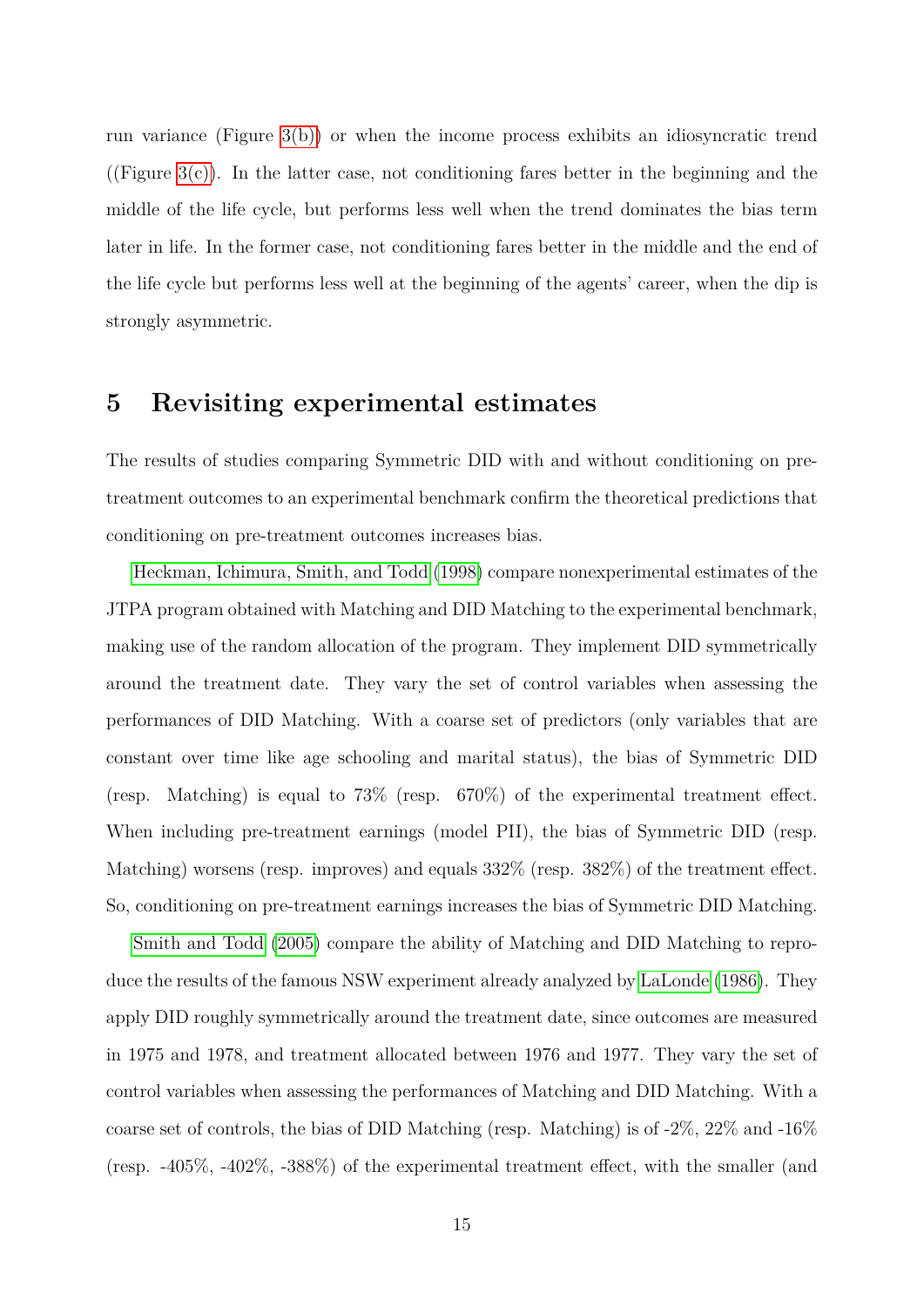



Note: the figure presents the bias of various estimators estimated using randomly allocated JTPs. HIST stand for [Heckman, Ichimura, Smith, and Todd](#page-18-0) [\(1998\)](#page-18-0) and ST for [Smith and Todd](#page-19-3) [\(2005\)](#page-19-3). The results of the bias of Matching and DID Matching from HIST are from their Table XIII on p.1062. The coarse set of predictors does not condition on pre-treatment earnings while the set PII does. The results of the bias of Matching from ST are from their Table 5 p.336 and the bias of DID Matching is from their Table 6 p.340. The LaLonde set of predictors does not contain pre-treatment earnings while the DW set does. The sampe is the full LaLonde sample. The Matching estimator used for the comparisons is the local linear Matching with a small bandwidth  $(1.0)$ 

most efficient) bandwidth. On the same sample but with a larger set of controls, including pre-treatment outcomes, the bias of DID Matching (resp. Matching) is of -105%, -137% and -137% (resp. -95%, -156%, -159%). Again, conditioning on pre-treatment earnings improves the Matching estimates but increases the bias of DID Matching.

## **6 Conclusion**

This paper shows that the hope of correcting for selection bias due to a combination of a fixed effect and transitory shocks by combining DID with conditioning on pre-treatment outcomes is unfulfilled. Theoretically, combining DID with conditioning on pre-treatment outcomes is consistent only when differencing is irrelevant. Worse, it generates bias when DID is consistent. Performing DID symmetrically around the treatment date allows to solve for selection bias combining a fixed effect with transitory shocks when the outcome process is stationary. Simulations using earnings dynamics and selection into a JTP as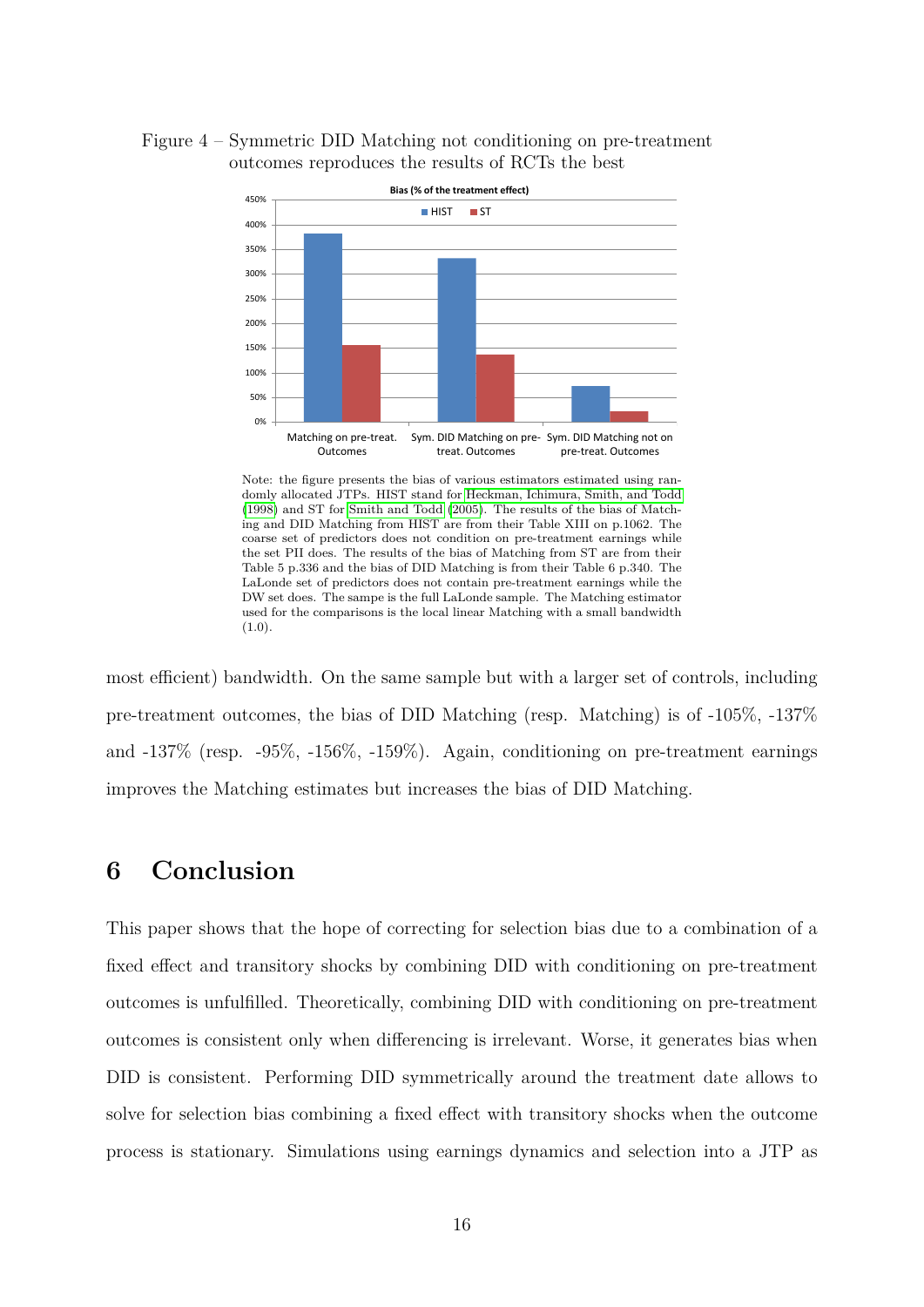an example show that Symmetric DID outperforms DID conditioning on pre-treatment outcomes even when the outcome process is not stationary and both estimators are inconsistent. Empirically, Symmetric DID performs better at reproducing experimental results when not conditioning on pre-treatment outcomes.

Combined with those of Chabé-Ferret (2014), that shows that Symmetric DID dominates Matching on pre-treatment outcomes in a similar setting, these results push for the use of Symmetric DID for solving selection bias that is a combination of a fixed effect and transitory shocks. This estimator performs well both theoretically, in simulations and experimentally in situations in which a dips forms and dissipates around the treatment date.

Directions for further research include a more general investigation of the dgps under which Symmetric DID is consistent (or works well) and the identification of estimation procedures valid when the outcome process is non stationary.

## **References**

- <span id="page-17-1"></span>Abadie, A. (2005): "Semiparametric Difference-in-Differences Estimators," *Review of Economic Studies*, 72(1), 1–19.
- <span id="page-17-2"></span>ASHENFELTER, O. (1978): "Estimating the Effect of Training Programs on Earnings," *The Review of Economics and Statistics*, 60(1), 47–57.
- <span id="page-17-3"></span>ASHENFELTER, O., AND D. CARD (1985): "Using the Longitudinal Structure of Earnings to Estimate the Effect of Training Programs," *The Review of Economic Statistics*, 67(4), 648–660.
- <span id="page-17-4"></span>Bassi, L. J. (1984): "Estimating the Effect of Training Programs with Non-Random Selection," *The Review of Economics and Statistics*, 66(1), 36–43.
- <span id="page-17-0"></span>BLUNDELL, R., AND M. COSTA DIAS (2000): "Evaluation Methods for Non-Experimental Data," *Fiscal Studies*, 21(4), 427–468.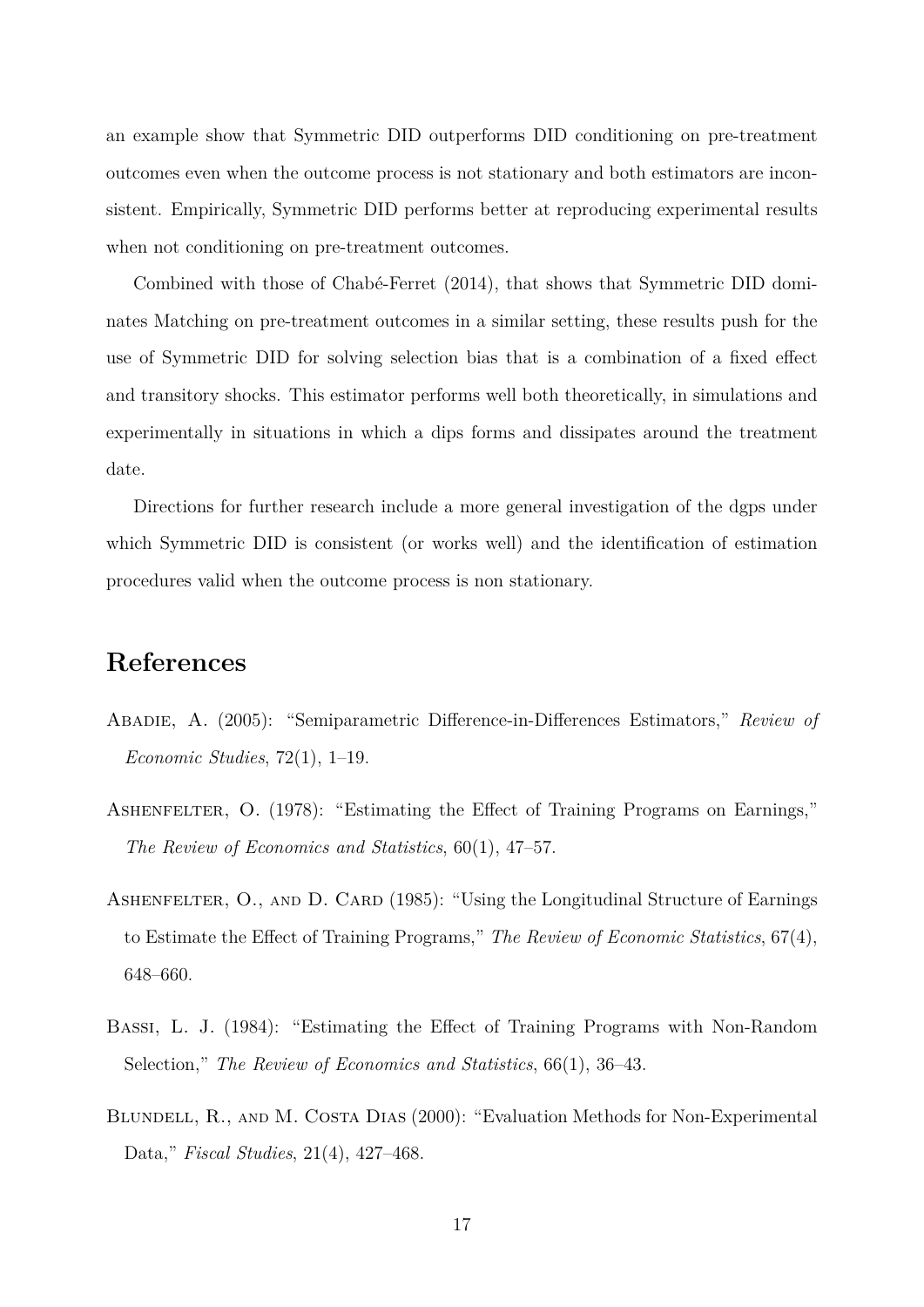- <span id="page-18-5"></span>CHABÉ-FERRET, S. (2014): "Analysis of the Bias of Matching and Difference-In-Difference under Alternative Earnings and Selection Processes," Mimeo.
- <span id="page-18-4"></span>Chabé-Ferret, S., and J. Subervie (2013): "How Much Green for the Buck? Estimating Additional and Windfall Effects of French Agro-Environmental Schemes by Difference-In-Difference Matching," *Journal of Environmental Economics and Management*, 65(1), 12–27.
- <span id="page-18-3"></span>Fowlie, M., S. P. Holland, and E. T. Mansur (2012): "What Do Emissions Markets Deliver and to Whom? Evidence from Southern California's NOx Trading Program.," *American Economic Review*, 102(2), 965 – 993.
- <span id="page-18-2"></span>Galiani, S., P. Gertler, and E. Schargrodsky (2005): "Water for Life: The Impact of the Privatization of Water Services on Child Mortality," *Journal of Political Economy*, 113(1), 83–120.
- <span id="page-18-6"></span>Heckman, J. J. (1978): "Longitudinal Studies in Labor Economics: A Methodological Review," University of Chicago.
- <span id="page-18-0"></span>HECKMAN, J. J., H. ICHIMURA, J. A. SMITH, AND P. E. TODD (1998): "Characterizing Selection Bias Using Experimental Data," *Econometrica*, 66, 1017–1099.
- <span id="page-18-8"></span>HECKMAN, J. J., H. ICHIMURA, AND P. E. TODD (1997): "Matching as an Econometric Evaluation Estimator: Evidence from Evaluating a Job Training Programme," *The Review of Economic Studies*, 64(4, Special Issue: Evaluation of Training and Other Social Programmes), 605–654.
- <span id="page-18-1"></span>HECKMAN, J. J., R. J. LALONDE, AND J. A. SMITH (1999): "The Economics and Econometrics of Active Labor Market Programs," in *Handbook of Labor Economics*, ed. by O. C. Ashenfelter, and D. Card, vol. 3, chap. 31, pp. 1865–2097. Elsevier, North Holland.
- <span id="page-18-7"></span>HECKMAN, J. J., AND R. ROBB (1985): "Alternative Methods for Evaluating the Impact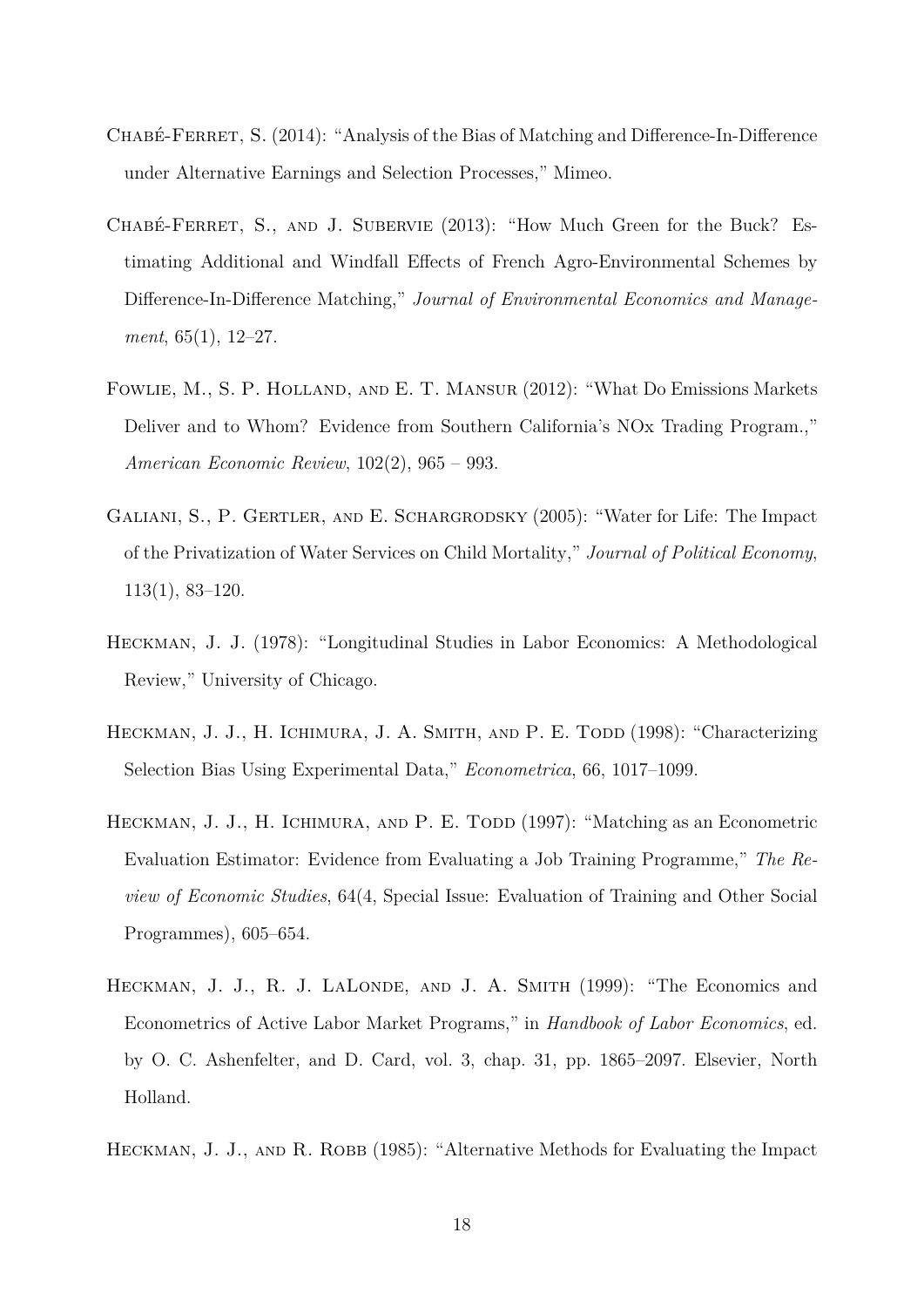of Interventions," in *Longitudinal Analysis of Labor Market Data*, ed. by J. J. Heckman, and B. Singer, pp. 156–245. Cambridge University Press, New-York.

- <span id="page-19-0"></span>HECKMAN, J. J., AND J. SMITH (1995): "Assessing the Case for Social Experiments," *Journal of Economic Perspectives*, 9(2), 85–110.
- <span id="page-19-2"></span>LALONDE, R. J. (1986): "Evaluating the Econometric Evaluation of Training Programs with Experimental Data," *American Economic Review*, 76, 604–620.
- <span id="page-19-4"></span>Mueser, P. R., K. R. Troske, and A. Gorislavsky (2007): "Using State Administrative Data to Measure Program Performance," *The Review of Economics and Statistics*, 89(4), pp. 761–783.
- <span id="page-19-6"></span>Nickell, S. (1981): "Biases in Dynamic Models with Fixed Effects," *Econometrica*, 49(6), 1417–1426.
- <span id="page-19-5"></span>Pufahl, A., and C. R. Weiss (2009): "Evaluating the Effects of Farm Programmes: Results from Propensity Score Matching," *European Review of Agricultural Economics*, 36(1), 79–101.
- <span id="page-19-3"></span>SMITH, J. A., AND P. E. TODD (2005): "Does Matching Overcome LaLonde's Critique of Nonexperimental Estimators?," *Journal of Econometrics*, 125(1-2), 305–353.
- <span id="page-19-1"></span>YULE, G. U. (1899): "An Investigation into the Causes of Changes in Pauperism in England, Chiefly During the Last Two Intercensal Decades (Part I.)," *Journal of the Royal Statistical Society*, 62(2), 249–295.

## **A Proofs**

### **Proof of Theorem [1](#page-7-1)**

<span id="page-19-7"></span>The following lemma proves that Matching is consistent if and only if selection is due to the transitory shock only.

**Lemma 1**  $\forall k > 0, \forall \tau \geq 0, B(M_{k,\tau,1}) = 0 \Leftrightarrow \rho_{\theta,\mu} = 0.$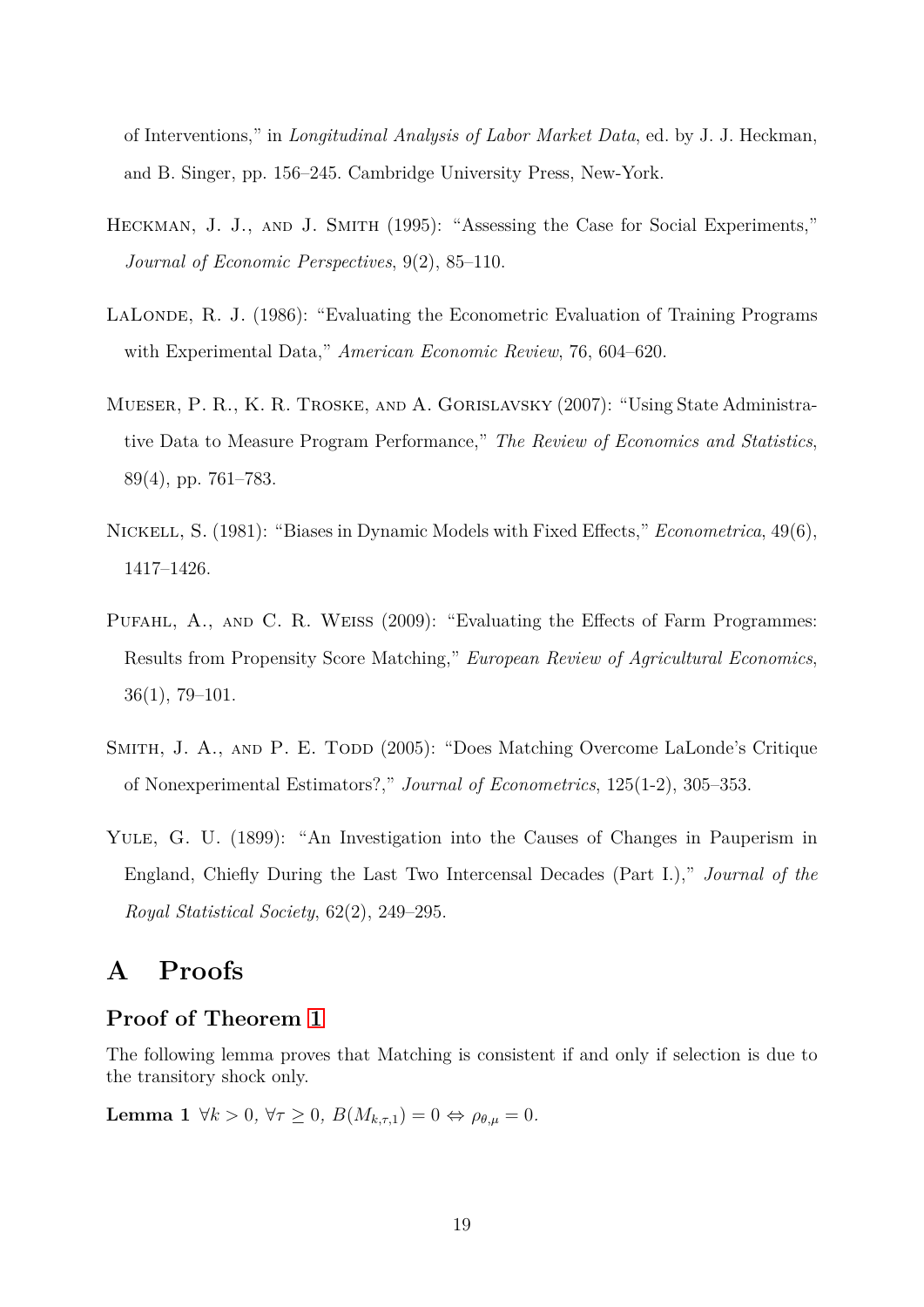PROOF: First preliminary result:  $\forall k > 0, \forall \tau \geq 0, B(M_{k,\tau,1}) = 0 \Leftrightarrow \sigma_{Y_{k+\tau},D_k^*} \sigma_{Y_{k-1}}^2$  $\sigma_{Y_{k-1},D_k^*} \sigma_{Y_{k-1},Y_{k+\tau}}$ . By linearity of conditional expectations:

$$
\mathbb{E}[Y_{i,t}^{0}|D_{i,k}^{*},Y_{k-1}^{0}] = \mathbb{E}[Y_{i,t}^{0}] + \theta_{Y_{k+\tau}^{0},D_{k}^{*}}\left(D_{i,k}^{*} - \mathbb{E}[D_{i,k}^{*}]\right) + \theta_{Y_{k+\tau}^{0},Y_{k-1}^{0}}\left(Y_{i,k-1}^{0} - \mathbb{E}[Y_{i,k-1}^{0}]\right),
$$
  
\nwith 
$$
\theta_{Y_{k+\tau}^{0},D_{k}^{*}} = \underbrace{\overbrace{\sigma_{Y_{k+\tau},D_{k}^{*}}\sigma_{Y_{k-1}}^{2} - \sigma_{Y_{k-1},D_{k}^{*}}^{2}\sigma_{Y_{k-1},Y_{k+\tau}}^{2}}.
$$
 As a consequence,  
\n
$$
B(M_{k,\tau,1}) = \theta_{Y_{k+\tau}^{0},D_{k}^{*}}\mathbb{E}[\mathbb{E}[D_{i,k}^{*}|D_{i,k} = 1, Y_{k-1}^{0}] - \mathbb{E}[D_{i,k}^{*}|D_{i,k} = 0, Y_{k-1}^{0}]|D_{i,k} = 1].
$$

The result follows because  $\mathbb{E}[D_{i,k}^* | D_{i,k} = 1, Y_{k-1}^0] - \mathbb{E}[D_{i,k}^* | D_{i,k} = 0, Y_{k-1}^0] > 0$  and  $\sigma_{D_k^*}^2 \sigma_{Y_{k-1}}^2$  $\sigma_{Y_{k-1},D_k^*}^2 > 0.$ 

Second preliminary result:  $\forall k > 0, \forall \tau \geq 0, \text{ num}_{k,\tau} = \sigma_{U_{k-1}}^2 \sigma_\mu a (1 - \rho^{\tau+1}), \text{ with } a =$  $\rho_{\theta,\mu}\sigma_{\theta}$  and  $b=a+\gamma\sigma_{\mu}$ .

$$
\begin{split} \text{num}_{k,\tau} &= \left[ b\sigma_{\mu} + \gamma \rho^{\tau+1} \sigma_{U_{k-1}}^{2} \right] \left[ \sigma_{\mu}^{2} + \sigma_{U_{k-1}}^{2} \right] - \left[ b\sigma_{\mu} + \gamma \sigma_{U_{k-1}}^{2} \right] \left[ \sigma_{\mu}^{2} + \rho^{\tau+1} \sigma_{U_{k-1}}^{2} \right] \\ &= \gamma \rho^{\tau+1} \sigma_{U_{k-1}}^{4} - \gamma \rho^{\tau+1} \sigma_{U_{k-1}}^{4} \\ &+ \sigma_{U_{k-1}}^{2} \left[ \gamma \rho^{\tau+1} \sigma_{\mu}^{2} + b\sigma_{\mu} - b\sigma_{\mu} \rho^{\tau+1} - \gamma \sigma_{\mu}^{2} \right] \\ &+ \sigma_{\mu}^{2} \left[ b\sigma_{\mu} - b\sigma_{\mu} \right] \\ &= \sigma_{U_{k-1}}^{2} \sigma_{\mu} (b - \gamma \sigma_{\mu}) (1 - \rho^{\tau+1}) \end{split}
$$

From this, we have  $\rho_{\theta,\mu} = 0 \Rightarrow \text{num}_{k,\tau} = 0$ . The reciprocal follows from the fact that  $\sigma_{\mu} > 0$ ,  $\sigma_{\theta} > 0$ ,  $\sigma_{U_{k-1}}^2 > 0$ ,  $\forall k > 0$  and  $(1 - \rho^{\tau+1}) > 0$ ,  $\forall \tau \ge 0$ . Thus  $\min_{k,\tau} = 0 \Rightarrow$  $\rho_{\theta,\mu}=0.$ 

The following lemma proves the main result: DIDM is consistent if and only if selection is only on past outcomes.

<span id="page-20-0"></span>**Lemma 2**  $\forall k > 0, \forall \tau \geq 0, \forall \tau' > 0, B(DIDM_{k,\tau,1,\tau'}) = 0 \Leftrightarrow \rho_{\theta,\mu} = 0.$ 

PROOF: First preliminary result:  $\forall k > 0, \forall \tau \geq 0, \forall \tau' > 0, B(DIDM_{k,\tau,1,\tau'}) = 0 \Leftrightarrow$  $\text{num}_{k,\tau} - \text{num}_{k,-\tau'} = 0$ . This stems from the proof of Lemma [1.](#page-19-7)

Second preliminary result:  $\lim_{k, -\tau'} = \sigma_{\mu} a(\sigma_{U_{k-1}}^2 - \rho^{\tau'-1} \sigma_{U_{k-\tau'}}^2)$ .

$$
\begin{split} \text{num}_{k,-\tau'} &= \left[ b\sigma_{\mu} + \gamma \rho^{\tau'-1} \sigma_{U_{k-\tau'}}^2 \right] \left[ \sigma_{\mu}^2 + \sigma_{U_{k-1}}^2 \right] - \left[ b\sigma_{\mu} + \gamma \sigma_{U_{k-1}}^2 \right] \left[ \sigma_{\mu}^2 + \rho^{\tau'-1} \sigma_{U_{k-\tau'}}^2 \right] \\ &= \gamma \rho^{\tau'-1} \sigma_{U_{k-\tau'}}^4 - \gamma \rho^{\tau'-1} \sigma_{U_{k-\tau'}}^4 \\ &+ \sigma_{U_{k-1}}^2 \sigma_{\mu} \left[ b - \gamma \sigma_{\mu} \right] - \rho^{\tau'-1} \sigma_{U_{k-\tau'}}^2 \sigma_{\mu} \left[ b - \gamma \sigma_{\mu} \right] \\ &+ \sigma_{\mu}^2 \left[ b\sigma_{\mu} - b\sigma_{\mu} \right] \\ &= \sigma_{\mu} (b - \gamma \sigma_{\mu}) (\sigma_{U_{k-1}}^2 - \rho^{\tau'-1} \sigma_{U_{k-\tau'}}^2) \end{split}
$$

Third preliminary result:  $\sigma_{U_t}^2 = \frac{1-\rho^{2t}}{1-\rho^2}$  $\frac{1-\rho^{2t}}{1-\rho^{2}}\sigma^{2} + \rho^{2t}\sigma_{U_{0}}^{2}.$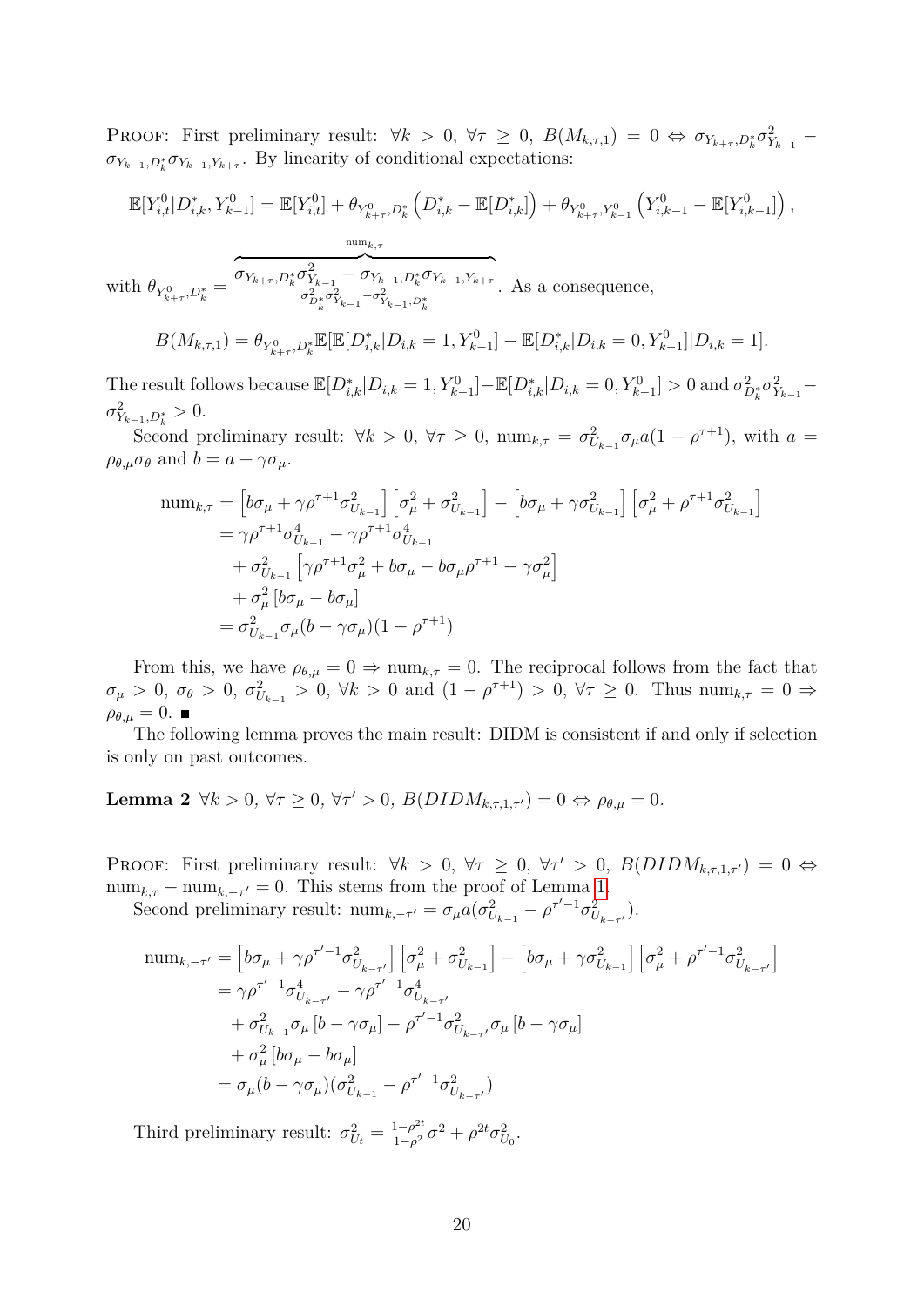We now have that:

num<sub>k,τ</sub> - num<sub>k,τ'</sub> = 
$$
\sigma_{\mu} a(\rho^{\tau'-1} \sigma_{U_{k-\tau'}}^2 - \rho^{\tau+1} \sigma_{U_{k-1}}^2)
$$
  
=  $\sigma_{\mu} a \left( \underbrace{(\rho^{\tau'-1} - \rho^{\tau+1}) \frac{\sigma^2}{1 - \rho^2}}_{B(\tau,\tau')} + \rho^{2(k-\tau')} \underbrace{(\sigma_{U_0}^2 - \frac{\sigma^2}{1 - \rho^2}) (\rho^{\tau'-1} - \rho^{\tau+1} \rho^{2(\tau'-1)})}_{C(\tau,\tau')}$ 

From this, we have that  $\rho_{\theta,\mu} = 0 \Rightarrow B(DIDM_{k,\tau,1,\tau'}) = 0.$ 

Since  $\sigma_{\mu}^2 > 0$  and  $\sigma_{\theta}^2 > 0$ ,  $\forall k > 0$ ,  $\forall \tau \geq 0$ ,  $\forall \tau' > 0$ ,  $B(DIDM_{k,\tau,1,\tau'}) = 0 \Rightarrow$  either  $\rho_{\theta,\mu} = 0$  or  $\forall k > 0$ ,  $\forall \tau \geq 0$ ,  $\forall \tau' > 0$ ,  $A(k, \tau, \tau') = B(\tau, \tau') + \rho^{2(k-\tau')} C(\tau, \tau') = 0$ . To prove the final result, it remains to be shown that the second condition on  $A(k, \tau, \tau')$  is not fulfilled in the model. Let's assume that the result holds and show that this yields to a contradiction. Fix  $\tau$  and  $\tau'$  such that  $\tau + 2 \neq \tau'$ .  $A(k, \tau, \tau')$  as a function of *k* has at most one real root as long as  $B(\tau, \tau') \neq 0$  or  $C(\tau, \tau') \neq 0$ . So  $A(k, \tau, \tau') = 0$ ,  $\forall k > 0$  $\Rightarrow B(\tau, \tau') = 0$  and  $C(\tau, \tau') = 0$ . But  $B(\tau, \tau') = 0 \Rightarrow \rho = 0$  or  $\tau + 2 = \tau'$  or  $\sigma^2 = 0$ , a contradiction. This proves the result.

### **Proof of Theorem [2](#page-10-0)**

PROOF: First preliminary result:  $\forall k > 0, \forall \tau \geq 0, \forall \tau' > 0, B(DID_{k,\tau,\tau'}) = 0 \Leftrightarrow$  $Cov(Y_{i,k+\tau}^0, D_{i,k}^*) - Cov(Y_{i,k-\tau'}^0, D_{i,k}^*) = 0.$ 

$$
\mathbb{E}[Y_{i,t}^{0}|D_{i,k}^{*}] = \mathbb{E}[Y_{i,t}^{0}] + \frac{\text{Cov}(Y_{i,k+\tau}^{0}, D_{i,k}^{*})}{\text{Var}(D_{i,k}^{*})} \left(D_{i,k}^{*} - \mathbb{E}[D_{i,k}^{*}]\right)
$$

$$
\mathbb{E}[Y_{i,t}^{0}|D_{i,k} = 1] = \mathbb{E}[Y_{i,t}^{0}] + \frac{\text{Cov}(Y_{i,k+\tau}^{0}, D_{i,k}^{*})}{\text{Var}(D_{i,k}^{*})} \left(\mathbb{E}[D_{i,k}^{*}|D_{i,k}^{*} \geq 0] - \mathbb{E}[D_{i,k}^{*}]\right)
$$

$$
\mathbb{C}\mathbb{D}[Y_{i,t}^{0}] = \frac{\text{Cov}(Y_{i,k+\tau}^{0}, D_{i,k}^{*})}{\text{Var}(D_{i,k}^{*})} \left(\mathbb{E}[D_{i,k}^{*}|D_{i,k}^{*} \geq 0] - \mathbb{E}[D_{i,k}^{*}|D_{i,k}^{*} < 0]\right)
$$

The result follows because  $\mathbb{E}[D_{i,k}^*|D_{i,k}^* \ge 0] - \mathbb{E}[D_{i,k}^*|D_{i,k}^* < 0] > 0$ .

Second preliminary result:  $Cov(Y_{i,k+\tau}^0, D_{i,k}^*) - Cov(Y_{i,k-\tau'}^0, D_{i,k}^*) = \gamma(\rho^{\tau+1}\sigma_{U_{k-1}}^2 - \rho^{\tau'-1}\sigma_{U_{k-\tau'}}^2).$ 

$$
Cov(Y_{i,t}^0, D_{i,k}^*) = Cov(\mu_i + U_{i,t}, \theta_i + \gamma \mu_i + \gamma U_{i,k-1})
$$
  
=  $b\sigma_\mu + \gamma Cov(U_{i,t}, U_{i,k-1})$   
=  $b\sigma_\mu + \gamma \rho^{|t-k+1|} \sigma_{U_{\min\{t,k-1\}}}^2$ 

Third preliminary result:

$$
\mathrm{Cov}(Y^0_{i,k+\tau},D^*_{i,k}) - \mathrm{Cov}(Y^0_{i,k-\tau'},D^*_{i,k}) = -\gamma A(k,\tau,\tau')
$$

From this, we have  $\gamma = 0 \Rightarrow B(DID_{k,\tau,\tau'}) = 0$ . Moreover,  $\forall k > 0, \forall \tau \geq 0, \forall \tau' > 0$ ,  $B(DID_{k,\tau,\tau'}) = 0 \Rightarrow \gamma = 0$  or  $\forall k > 0, \forall \tau \geq 0, \forall \tau' > 0, A(k,\tau,\tau') = 0$ . The same reasoning as in the proof of Lemma [2](#page-20-0) shows that the second condition on  $A(k, \tau, \tau')$  is not fulfilled